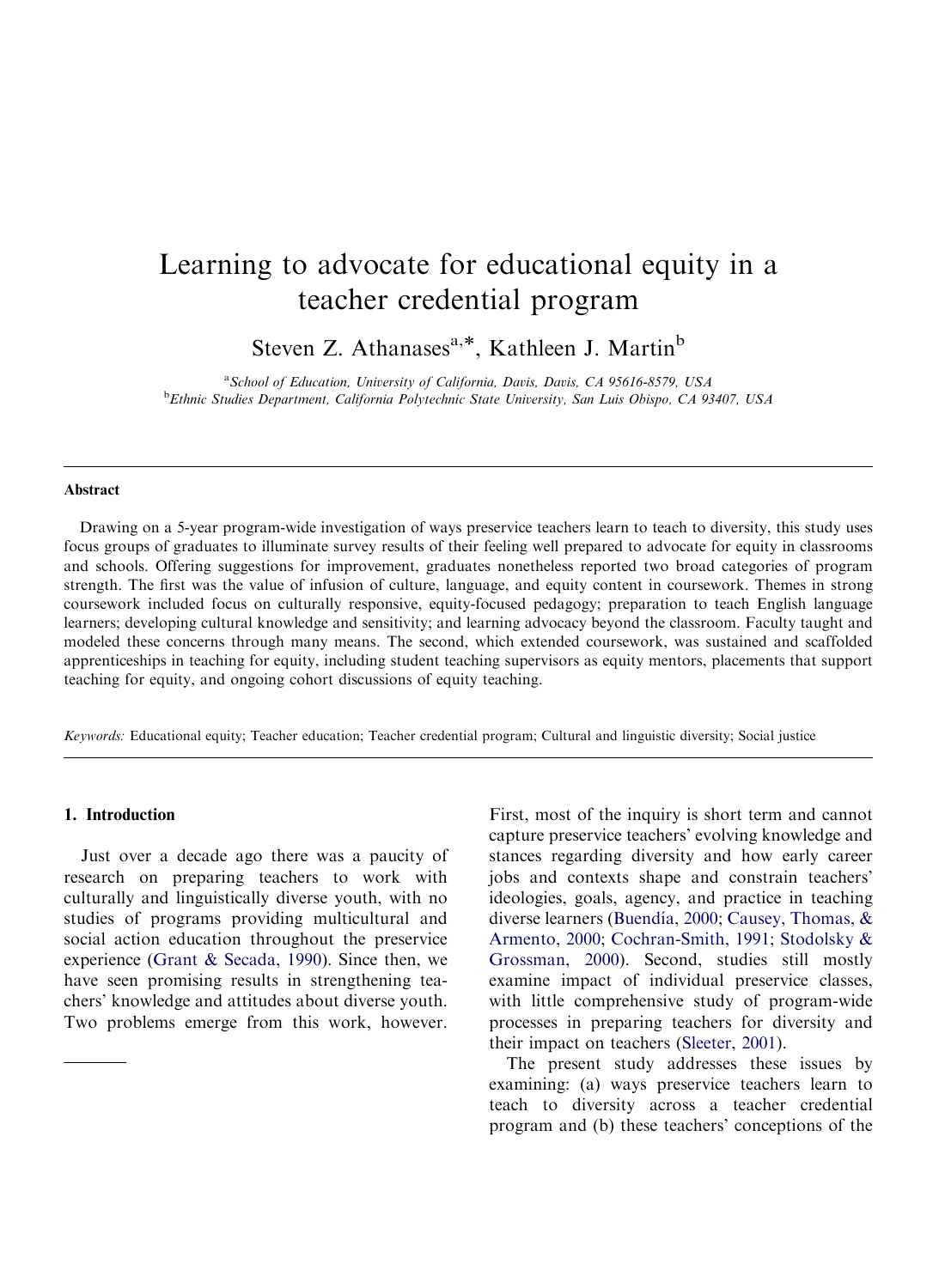process a year or more after completing the program. The study triangulates data sources (year-end assessments, surveys, interviews, and coursework) from a larger program investigation and, using focus group methods, elaborates teacher perspectives. The central research question was this: Given a program's claim to preparing teachers to advocate for educational equity, what do graduates report about specific program strengths and problems in preparing them for this work?

#### 2. Framework

#### 2.1. Learning to advocate for educational equity

Learning to advocate for educational equity begins with a focus on student learning. In professional development for experienced teachers, especially of low-income youth, this focus helps teachers reach all students [\(El-Haj,](#page-17-0) 2003; [Timperley](#page-18-0) & [Phillips,](#page-18-0) 2003). It can challenge new teachers more, given early career concerns of self-image, resources, and procedures, with focus on curriculum and students typically occurring later [\(Farrell,](#page-17-0) 2003; [Fuller,](#page-17-0) 1969; [Kagan,](#page-17-0) 1992). Teacher education can and should jumpstart a student learning focus, with attention not only to celebrating students' cultural and linguistic diversity but also to developing a disposition to oppose inequity [\(Ladson-Billings,](#page-18-0) [1995](#page-18-0)). Diversity as a focus of study highlights rich racial, ethnic, and linguistic traditions that comprise societies but also examines how social, economic, and political forces shape access and achievement patterns for students as well as how school structures can reinforce and reduce inequities ([Nieto,](#page-18-0) 2000). The primary achievement gap in the US exists between White, native English speaking, middle to high income students on the one hand, and generally lower income, culturally and linguistically diverse (primarily Latino, African American, American Indian and some Southeast Asian) students on the other. With education of all children as a goal, a legal and economic perspective on equity means funding should go to those in greatest need [\(Kohl](#page-17-0) & [Witty,](#page-17-0) 1996). Beyond finances, equity redistributes time and attention to students in need, differentiating supports to ensure equitable outcomes [\(Haycock,](#page-17-0) 2001); and in striving for high achievement for all learners, seeks to close achievement gaps ([Cohen,](#page-17-0) 1997).

An equity focus requires, at minimum, cultural competence, particularly in a nation as culturally

and linguistically diverse as the US. Teachers need knowledge of culture in education, a commitment to learn about students' culture and communities, and ways to use culture as a basis for learning [\(Ladson-](#page-18-0)[Billings,](#page-18-0) 2001). An equity focus includes monitoring teacher–student interactions for fairness and cultural sensitivity [\(Grant,](#page-17-0) 1989) and asking who is and is not served by instruction and why. Other key concerns are creating empowering school cultures for underserved youth of color ([Banks,](#page-16-0) 1995) and developing commitment and skills to act as agents of change [\(Villegas](#page-18-0) & [Lucas,](#page-18-0) 2002). From the perspective of this equity framework, teaching is not ethically neutral but steeped in care and justice ([Hargreaves,](#page-17-0) 1995; [Kelchtermans](#page-17-0) & [Hamilton,](#page-17-0) [2004](#page-17-0); [Noddings,](#page-18-0) 1984; [Secada,](#page-18-0) 1989; [Witherell,](#page-19-0) [1991](#page-19-0)). It includes casting all aspects of school as problematic rather than given; learning to locate expertise inside oneself rather than merely outside; and knowing how to examine what is in schools and how to determine or imagine what *could be* ([Richert,](#page-18-0) [1997](#page-18-0)). Moving from imagining to action aligns with core Oxford English Dictionary definitions of advocacy: ''to intercede on behalf of another'' or ''to publicly recommend a proposal or action'' ([Merino,](#page-18-0) Martin, & [Pryor,](#page-18-0) 2001). These are central tenets of our framework.

#### 2.2. Teacher education to prepare advocates for equity

Several issues may impede preparation of teachers for such work. Problems may arise due to striking cultural and linguistic differences between students and their teachers. Many new teachers hold cultural deficit perspectives on student learning and achievement ([King,](#page-17-0) 1991) or popularized myths about children from low SES families or homes where English is not the primary language ([Garcia,](#page-17-0) [1996](#page-17-0)). Preservice teachers' explanations for different academic performances among students of varied ethnic groups may ignore societal factors [\(Avery](#page-16-0) & [Walker,](#page-16-0) 1993), and few interactions with people of different backgrounds can limit knowledge of historical contributions by those outside the dominant culture [\(Taylor](#page-18-0) & [Sobel,](#page-18-0) 2001). Preservice teachers' conceptual maps provide the backdrop for acquiring new knowledge and interpreting new information. As [Holt-Reynolds](#page-17-0) (1991) noted, ''experience-based knowledge that pre-service teachers bring with them to their study of teaching constrains as much as it illuminates, prejudices even as it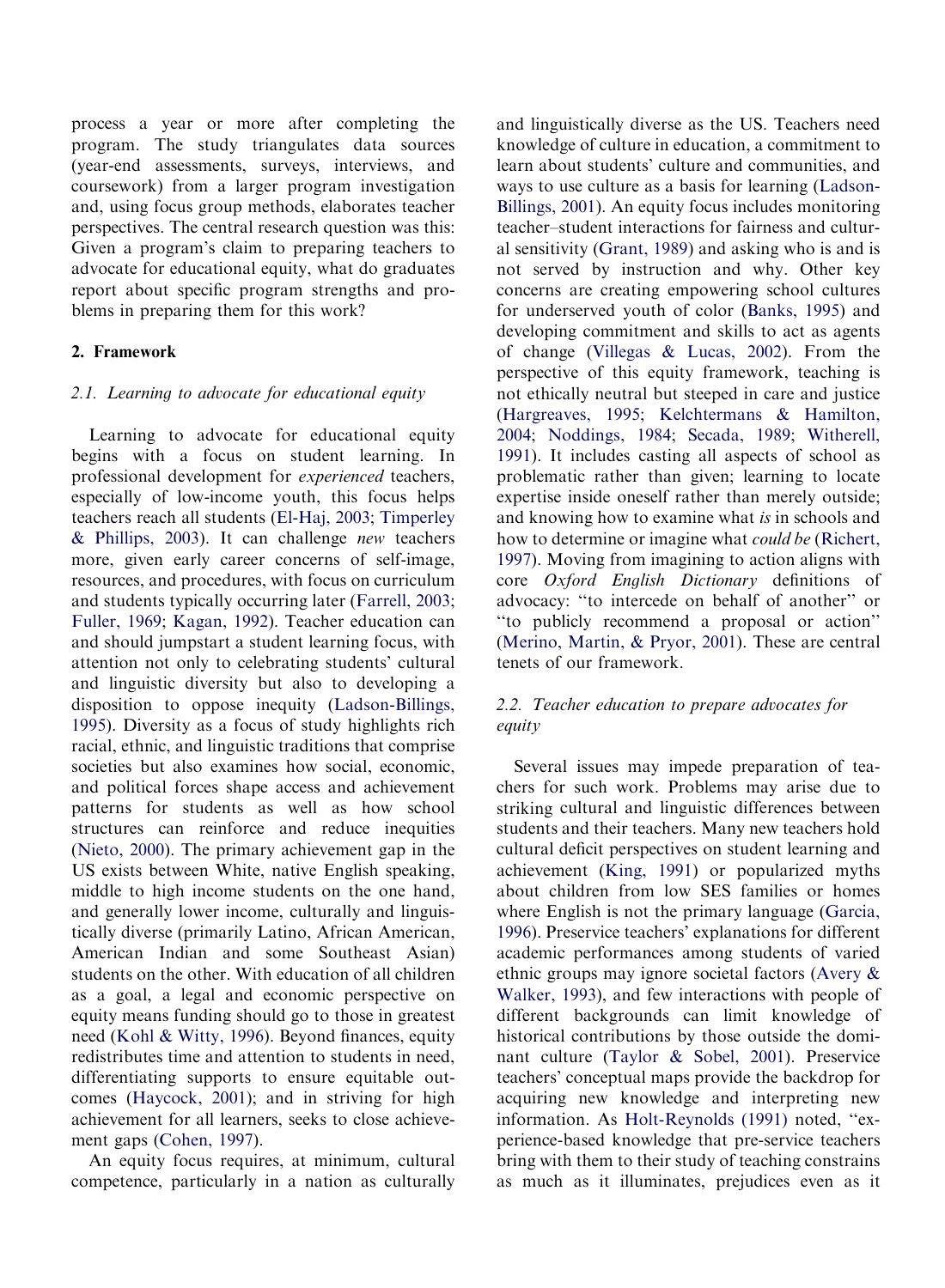colors, and short circuits as it leads to fresh insights'' (p. 3).

Two areas, however, may facilitate change in preservice teachers' cognitions regarding education: actions of the instructor and involvement of the student (Craig, [Bright,](#page-17-0) & [Smith,](#page-17-0) 1994). In shortterm work, veteran teachers have used professional development on culturally responsive teaching to reflect on empathy in their work and to recast learning environments to better serve youth of color [\(McAllister,](#page-18-0) 2002). Others have used antiracist development to make interpersonal relationships, curriculum, and institutional efforts better serve students of color [\(Lawrence](#page-18-0) & [Tatum,](#page-18-0) 1997). A doctoral course on multicultural education provided occasion to revise units and engage K-6 colleagues in rethinking curriculum [\(Jennings](#page-17-0) & [Smith,](#page-17-0) 2002). Course-specific work with preservice teachers has strengthened knowledge and attitudes about diverse learners (e.g., [LaFramboise](#page-18-0) & [Griffith,](#page-18-0) 1997; [Olmedo,](#page-18-0) 1997; Troutman, [Pankratius,](#page-18-0) & [Gallavan,](#page-18-0)  $1999$ ).<sup>1</sup>

Program-wide efforts with preservice teachers include small cohorts learning to use an academic focus, cultural competence, and a civics/citizenship focus as they ''Teach for Diversity'' ([Ladson-](#page-18-0)[Billings,](#page-18-0) 2001). Others feature social justice through texts addressing diversity, original case studies of diverse students, strategies to support equity pedagogy, and increasingly diverse yearlong student teaching placements [\(Darling-Hammond,](#page-17-0) French, & [Garcia-Lopez,](#page-17-0) 2002). Graduates of a program on social justice education for urban schools remain in teaching at higher rates than most novices by learning to be curriculum and pedagogy change agents; participating and leading in committees and after-school programs; and promoting structural changes such as detracking and facilitating college access [\(Quartz](#page-18-0) & the TEP [Research](#page-18-0) Group, 2003).

The program in the present study, which includes developing teachers as advocates for educational equity, has been the subject of related work. Program documents, notes from faculty meetings and retreats, students' work on conceptions of advocacy, and teacher educators' syllabi, portfolios, interviews, and questionnaires revealed programwide attention to preparing teachers to teach culturally and linguistically diverse youth and to advocate for equity in and beyond the classroom [\(Athanases](#page-16-0) & [Martin,](#page-16-0) 2001). In reports of over 300 program graduates, surveys indicated graduates felt well prepared to assume the role of advocate for equity in classrooms and schools [\(Merino](#page-18-0) et al., [2001\)](#page-18-0). Graduates reported that they took on challenges of meeting learning needs of highly diverse students and that needs of English language learners (ELLs) especially prompted acts of advocacy, including instructional tailoring, out of class tutorials, hunts for better texts and tests, field trips, creation of a culture/computer club, improved parent contacts, and launching of bilingual parent groups ([Athanases](#page-16-0) & de [Oliveira,](#page-16-0) in press). Even in the throes of the induction period, teachers reported advocating in and beyond the classroom for those in need of someone interceding on their behalf. However, we still needed to know more about graduates' retrospective reflections on specific ways their credential program did and did not prepare them to be advocates for equity. The ways graduates link their advocacy practices to their credential program is the focus of the present study.

#### 3. Method

#### 3.1. Value of focus groups

As indicated, a larger investigation gathered syllabi, portfolios, questionnaires, and interviews with 16 faculty members; selected classroom observations; and surveys of over 300 program graduates from a 10-year period. However, mindful of how programs often fail to use adequate methods to discern sources of impact, we used focus groups as a research tool to triangulate other data and to illuminate survey results ([Flores](#page-17-0) & [Alonso,](#page-17-0) 1995; [Morgan,](#page-18-0) 1988; [Stewart](#page-18-0) & [Shamdasani,](#page-18-0) 1990). Focus groups yield responses explicitly dependent on and shaped by others. However, because focus groups use responses and reflections shared in small cohort settings, they can uncover trends obscured by consensus in surveys and aid theorizing about phenomena [\(Fern,](#page-17-0) 2001). Unlike surveys and structured individual interviews, focus groups allow participants to take some control of the conversation by articulating ideas in the context of others' remarks ([Bergin,](#page-16-0) Talley, & [Hamer,](#page-16-0) 2003). They allow participants' voices to be more dominant in the research process [\(Krueger,](#page-18-0) 1994) and, in a Vygotskian sense, capture dialogic and fluid aspects

<sup>&</sup>lt;sup>1</sup>Studies also have documented the impact of teacher education coursework attention to other forms of diversity, including multiple forms of disability [\(Gabel,](#page-17-0) 2001) and lesbian- and gayidentified youth [\(Athanases](#page-16-0) & [Larrabee,](#page-16-0) 2003; [Kissen,](#page-17-0) 2002).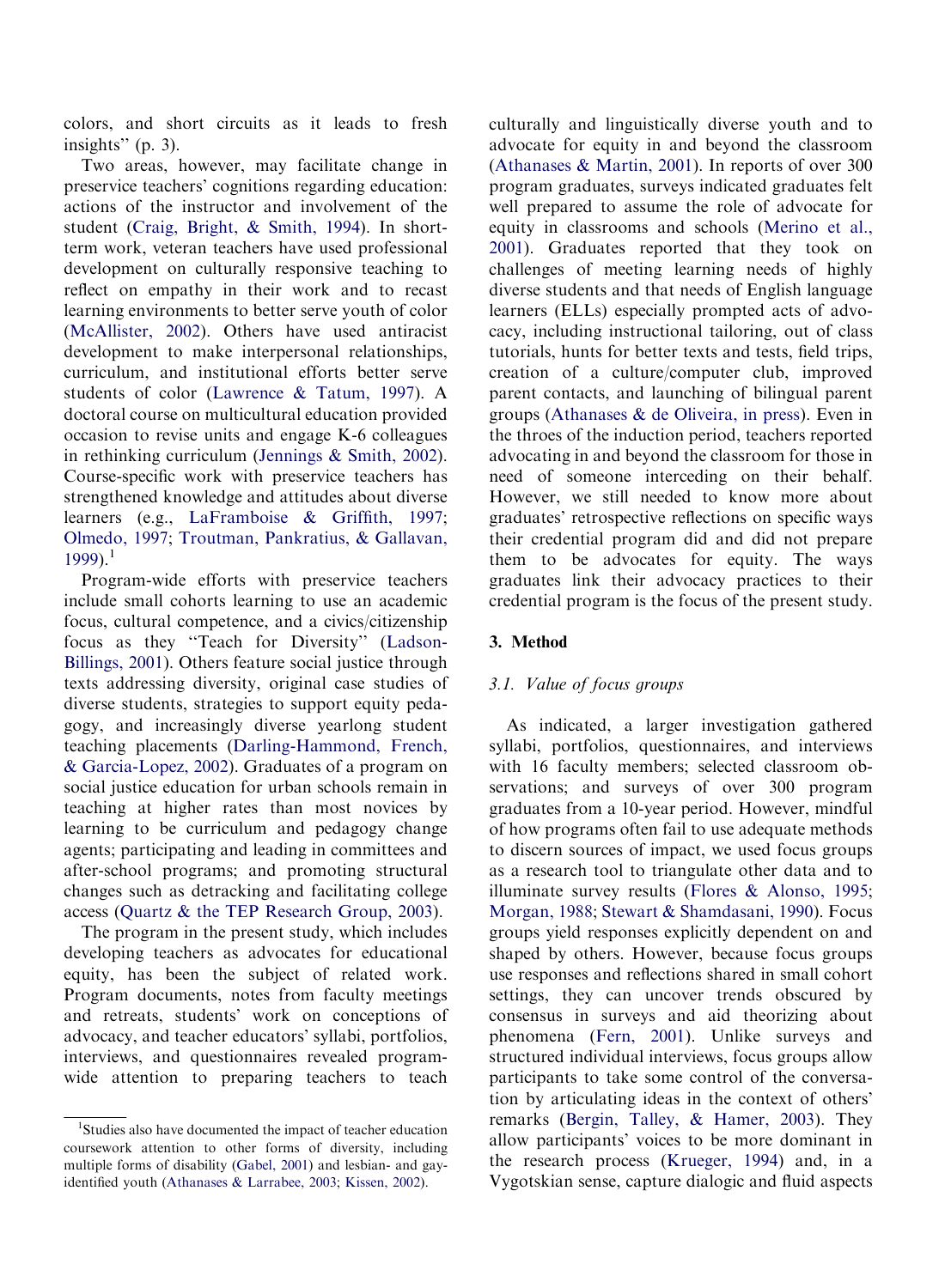of opinion formation ([Fern,](#page-17-0) 2001). During the focus groups, then, we sought to promote teachers' deep reflections on their preparation for advocacy (influenced by their current professional needs) and scaffolded by the social construction of knowledge in groups of other new teachers.

#### 3.2. Context and rationale for the study

The site for the study is a California research university with a relatively small program preparing teachers for multiple and single subject credentials. Though now doubled in size, at the time of the study the program prepared an average of 67 candidates per year and 40–60 more in summer and weekend coursework through a collaborative program with a nearby state university. Students complete a cross-cultural language and academic development (CLAD) or bilingual cross-cultural language and academic development (BCLAD) credential–designed to increase knowledge of culture and diversity and to prepare teachers to work effectively with students developing English proficiency. Assignments and experiences address these issues in courses such as cultural diversity and education, language development in the Chicano child, teaching language minority students in secondary schools, teaching english as a foreign language (for English teachers), and BCLAD courses such as communication skills for bilingual teachers. In 1995, the programs were designated ''experimental'' by the California Commission on Teacher Credentialing, an incentive to review guiding principles, investigate practice, and conduct a self-study. The program claims to develop four teacher roles. The primary role is advocate for educational equity; documents boast a focus on addressing inequities of schooling and society, especially in culturally and linguistically diverse communities. Three others roles support the advocate role: reflective practitioner, collaborator, and researcher on one's practice.

A self-study goal of the experimental program was to understand how to develop teachers as advocates for equity. To accomplish this, the program places student teachers in culturally and linguistically diverse, generally high need sites in primarily urban and rural settings with an average of 60% of students on free or reduced lunch. Uncredentialed teachers disproportionately get hired in such settings in the US [\(Darling-Ham](#page-17-0)[mond,](#page-17-0) 1997; [Lankford](#page-18-0) et al., 2002; [Oakes,](#page-18-0) 1990; [Shields,](#page-18-0) et al., 2001), and early departure from the profession among this group exceeds that of new teachers as a whole. Graduates of this program, however, tend to work in high need schools and continue teaching at unusually high rates [\(Merino](#page-18-0) et al., [2001](#page-18-0)), suggesting that the program possibly prepares teachers well for work in such settings. While diversity in teacher education often gets segregated in single or several preservice classes, it can be infused in programs [\(Ladson-Billings,](#page-18-0) 1999; [Zeichner](#page-19-0) & [Hoeft,](#page-19-0) 1996), as this program claims. Finally, though the US teaching force is increasingly White, some programs recruit and support students of color, enabling more diverse perspectives to shape teacher education dialogue and experiences (e.g., [Bennett,](#page-16-0) 2002). This program made such efforts, moving from no students of color to an average of 27% in four years and slightly higher rates later ([Merino](#page-18-0) & [Holmes,](#page-18-0) 2002).

#### 3.3. Participants

Thirty-eight graduates, all currently teaching, participated in the focus groups. Most had taught 1–3 years at the time of the study, with several having taught 4–10 years. Participants convened at the university in groups of 5–10 each for five separate three-hour focus groups. We recruited 6–12 members per group—a minimum of 6 for lively interaction and a maximum of 12 to ease members' participation and moderator control ([Flores](#page-17-0) & [Alonso,](#page-17-0) 1995). Due to teachers' last minute time constraints and unexpected events, one group had a low of 5, other groups had 7–10 members. Three conditions increased generalizability of results ([Fern,](#page-17-0) 2001). First, participants represented the larger population of teachers under consideration. Second, they were recruited independently to mirror the larger population and to promote group heterogeneity. Third, discussions focused on a small enough number of issues so responses could be potentially generalized, not diluted or muddied by too many concerns. Just over 1/3 of participants were teachers of color, mostly Latino (generally Mexican American), with several African American and Asian American. Despite recruitment efforts, male teachers were underrepresented (13% of participants were male, compared to 19.6% of students in all programs). Participants taught elementary school, some in bilingual or English language development (ELD)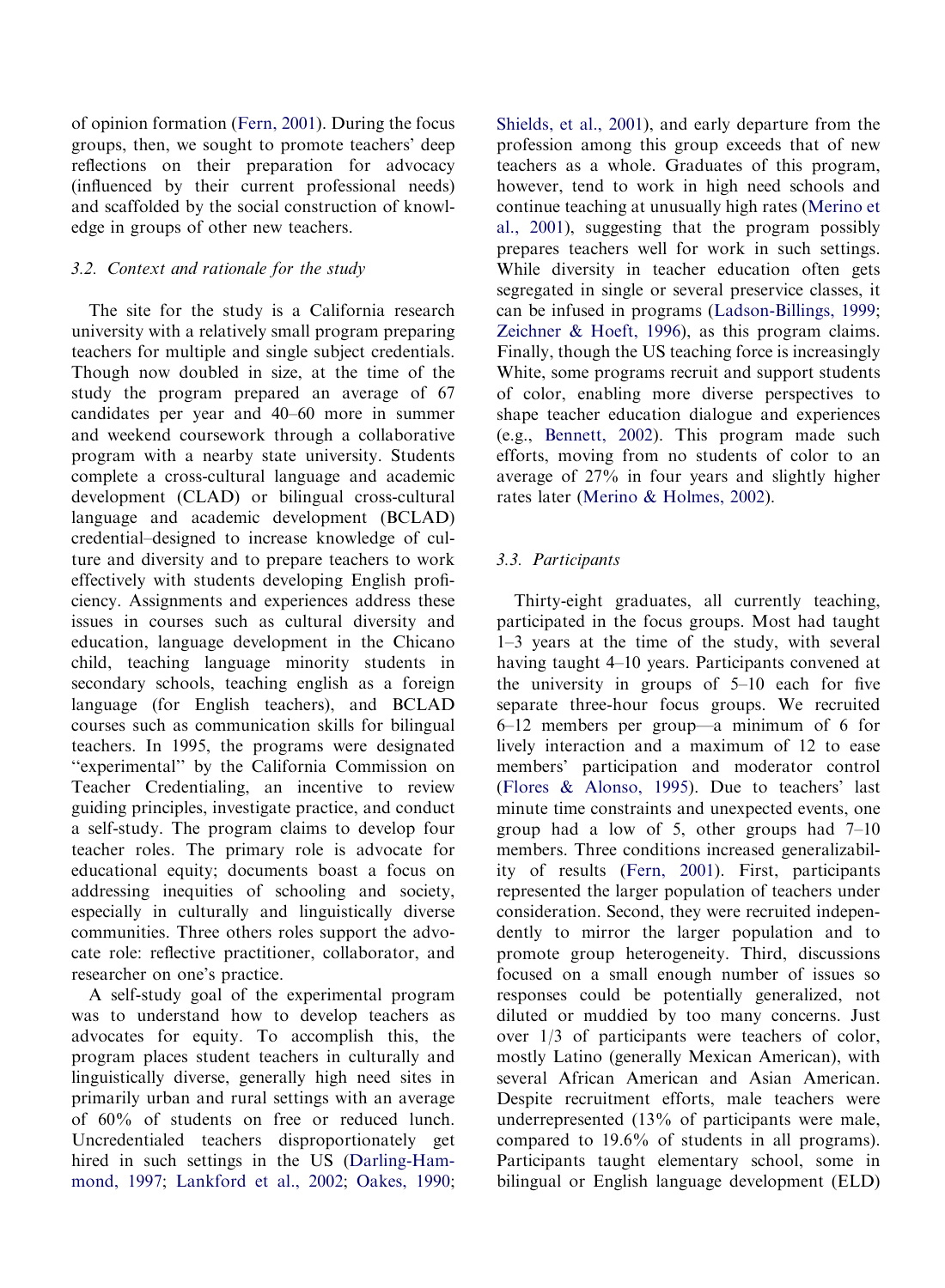contexts, and middle/high school, with slightly more English teachers than math or science.

Participants' teaching contexts varied with a preponderance of lower income urban and rural communities, with culturally diverse students and high numbers of ELLs in the schools and teachers' classrooms. Urban sites tended to be very poor, often with populations at nearly a third African American, a third Latino (mostly Mexican American), a third Asian of varied ethnicity, and small numbers of White students. Most ELLs were native Spanish speakers but several teachers reported high numbers of students whose native languages were Vietnamese, Hmong, Lao, and Russian/Ukrainian. Several urban teachers reported large student groups living in housing projects, and several rural schools had many children of migrant farm workers.

Though not participants in the present study, 16–18 faculty members from the university participated in the advocacy-related work of teacher education during this period, and their work is referenced. Faculty members included 6 tenure track professors in education and linguistics from the university and its partner institution; 12 full- or part-time clinical faculty members, over half of whom served also as student teaching supervisors; and several K-12 teachers who taught individual program courses or participated in supervision. Several of the tenure track faculty and nearly all of the clinical faculty members participated in the larger program investigation through interviews, discussions, written reflections, and documentation of teaching.

The authors served as focus group moderators. Both are White, one male, one female. The first, a new faculty member at the time of the study, teaches courses that address cultural diversity and education and conducts research on diversity and equity and LGBT issues. The second, a lecturer and postdoctoral researcher, studied the experimental credential program and has taught courses on teacher leadership, and race, culture, and politics. Also, two female undergraduate prospective teachers, one African American, one Mexican American, served as research assistants. A non-native English speaking graduate student with expertise in language education, linguistics, K-12 second language development issues, and adult education assisted in analysis. We all had knowledge of the credential program but no direct involvement at the time of the study.

#### 3.4. Participants' roles and actions

Following work in several professions, we used artifacts and social interaction to support reflection [\(Richert,](#page-18-0) 1991). In focus group rooms, we supplied participants with credential program artifacts including program statements and brochures; course and practicum syllabi, resource lists, and sample lessons; student work samples, teacher portfolios, and reflections on teaching; and photos of classroom interactions. Group discussions began with brainstorming credential year recollections. Participants called out names of assignments and faculty members, topics and themes, issues and challenges. A research assistant recorded ideas on large paper then hung these sheets so participants had these recalled program features to promote reflection during discussion.

Participants introduced themselves using a brief teaching autobiography and description of their teaching contexts. This highlighted distinctiveness of members, deterring a tendency for dissenters to suppress disagreement in favor of group consensus [\(Morgan,](#page-18-0) 1988). To increase the possibility that all participants might participate fully, discussions began with ordered turns to answer core questions, and participants were invited to hold the floor as fully as needed. After each round of turns in response to a single question, often scaffolded by moderator probes for elaboration, participants were invited to engage in crosstalk, commenting on each other's remarks, asking questions and reacting. Discussions continued with this pattern of ordered turns then crosstalk, until a final round of openended questions in which participants were encouraged to comment on any strengths or weaknesses of the program not yet addressed.

#### 3.5. Moderators' roles and actions

Efforts were made to establish a climate of trust, safety, and respect, by providing refreshments, welcoming acknowledgement as participants arrived, and assurances of privacy and anonymity. As moderators, we adopted a nonjudgmental reflective listening style for discussion, conveyed through nonverbal communication and verbal means of clarifying, paraphrasing, reflecting feelings, and summarizing ([Fern,](#page-17-0) 2001). Distrust of a moderator can cause participant resistance, stepping back, and dropping out (Fern)—salient concerns since our lead moderator was a White male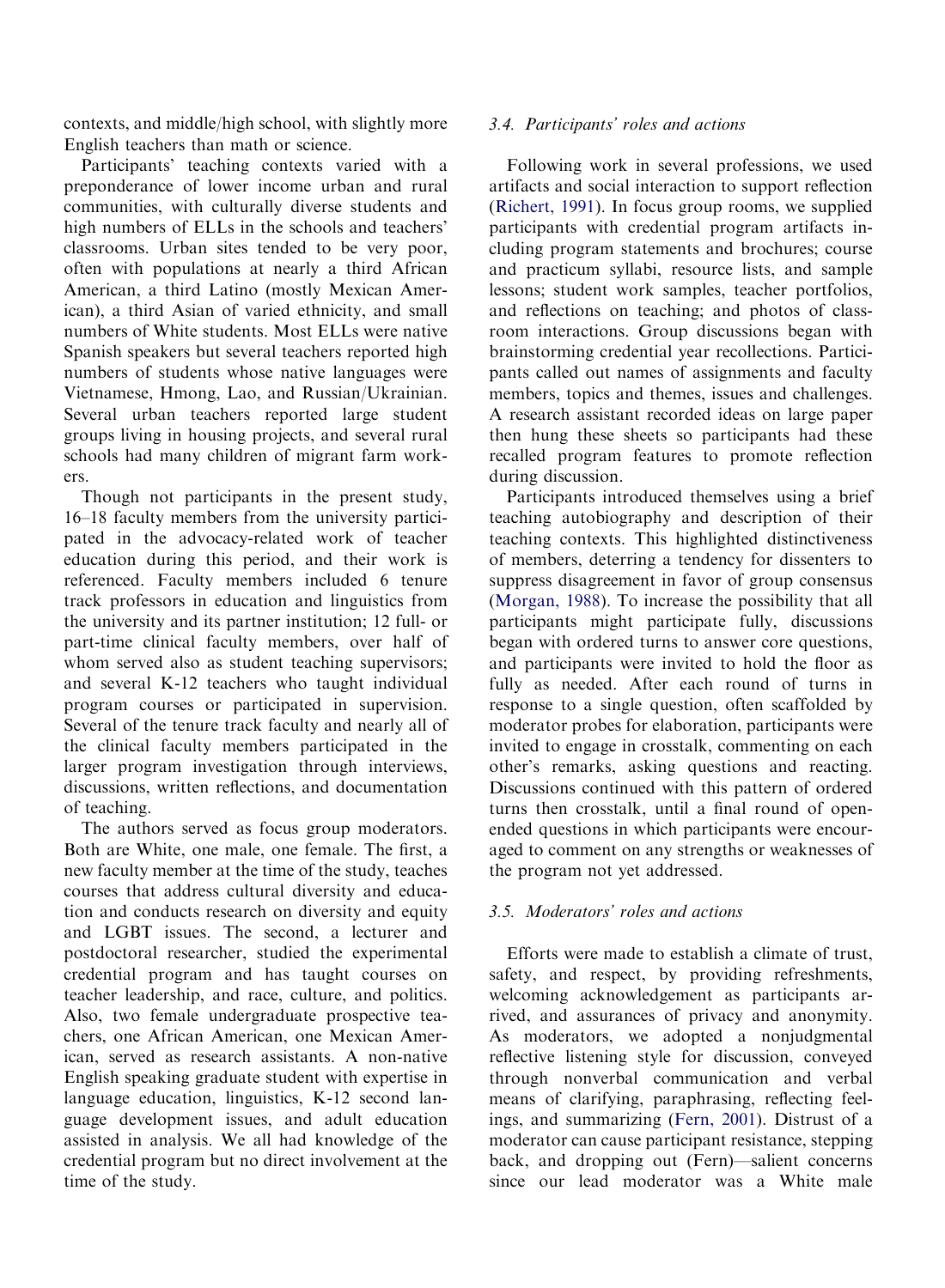<span id="page-5-0"></span>academic and most participants were female classroom teachers, over a third people of color. For all focus groups, moderators followed the same protocol of room set up, participants' opportunity to talk, and method of probing for response. We also asked the same protocol of questions of all groups. We used a constant moderator style in a scripted but flexible format with probes for elaboration. Though a protocol of questions was followed, open-ended opportunities also enabled us to capture unique reports and insights. As moderators, we avoided dominating the conversations, overly directive talk, and censure of participants' talk except in cases where a participant began to speak for extended periods of time or refused to yield the floor. We actively reflected on biases before, during, and after moderating the groups.

Members of discussions often participate unequally, due in part to gender, cultural norms, and perceived status of group members, and in focus groups men typically tend to dominate and interrupt [\(Brown,](#page-17-0) 2000). Our groups had few men, and their participation did not reveal dominance. However, we worked to ensure that no participants were silenced. We attended to nonverbal signs of desire to speak, intervening at times to encourage the silent and discourage the dominant, particularly watching to see if those culturally or linguistically in the minority of otherwise homogeneous groups might withdraw, especially in disagreement.

#### 3.6. Data sources and analysis

Discussions were audiotaped with names of participants and program faculty changed after transcription to assure anonymity. Data sources included transcripts and moderator field notes from five focus group discussions. Teachers reflected on, among other topics, their current conceptions of advocacy, relevant practices, ways the program did and did not prepare them for this work, and ways their schools supported and constrained their advocacy goals (Appendix).

We transcribed focus group discussions then reviewed all transcripts totaling 300 double-spaced pages, along with moderators' reflective notes written directly following focus groups. Because we primarily were interested in teachers' reports of ways the program did and did not prepare them to advocate for equity, we isolated transcript portions concerning these perceptions and independently reviewed these for key themes. We then discussed

emerging categories, coded all data, and typed these into files for further analysis. We used the constant comparative method [\(Merriam,](#page-18-0) 1998) to revise categories until they accommodated all data. We used charts and data displays in an iterative process ([Miles](#page-18-0) & [Huberman,](#page-18-0) 1994), resulting in tables of categories and themes. We refined final categories by examining relationships between results of this study and triangulated data sources. In reporting results, we balance summary and quotation to capture both patterns and precise illustrations ([Morgan,](#page-18-0) 1988).

#### 4. Results

Table 1 shows analyses yielded two broad categories of program strengths, with themes in each case. Categories were reported by teachers across all five focus groups. Program weaknesses and areas for growth in preparing advocates were fewer; these results are reported later.

#### 4.1. Strength in infusion of culture, language, and equity content in coursework

As Table 1 shows, the infusion of culture, language, and equity content in coursework was

#### Table 1

Graduates' reports of credential program strengths in preparing them to advocate for educational equity

| Program strength                                                   | Number (and $\%$ ) of<br>teachers reporting<br>$(N = 38)$ |
|--------------------------------------------------------------------|-----------------------------------------------------------|
| Infusion of culture, language, and equity<br>content in coursework | 30(79)                                                    |
| Focus on culturally responsive, equity-<br>focused pedagogy        | 23(61)                                                    |
| Preparation to teach English language<br>learners                  | 17(45)                                                    |
| Developing cultural knowledge and<br>sensitivity                   | 14 (37)                                                   |
| Learning advocacy beyond the<br>classroom                          | 12(32)                                                    |
| Sustained and scaffolded apprenticeships<br>in teaching for equity | 29 (76)                                                   |
| Student teaching supervisors as equity<br>mentors                  | 20(53)                                                    |
| Student teaching placements that<br>support teaching for equity    | 12(32)                                                    |
| Ongoing cohort discussions of equity<br>teaching                   | 11 (29)                                                   |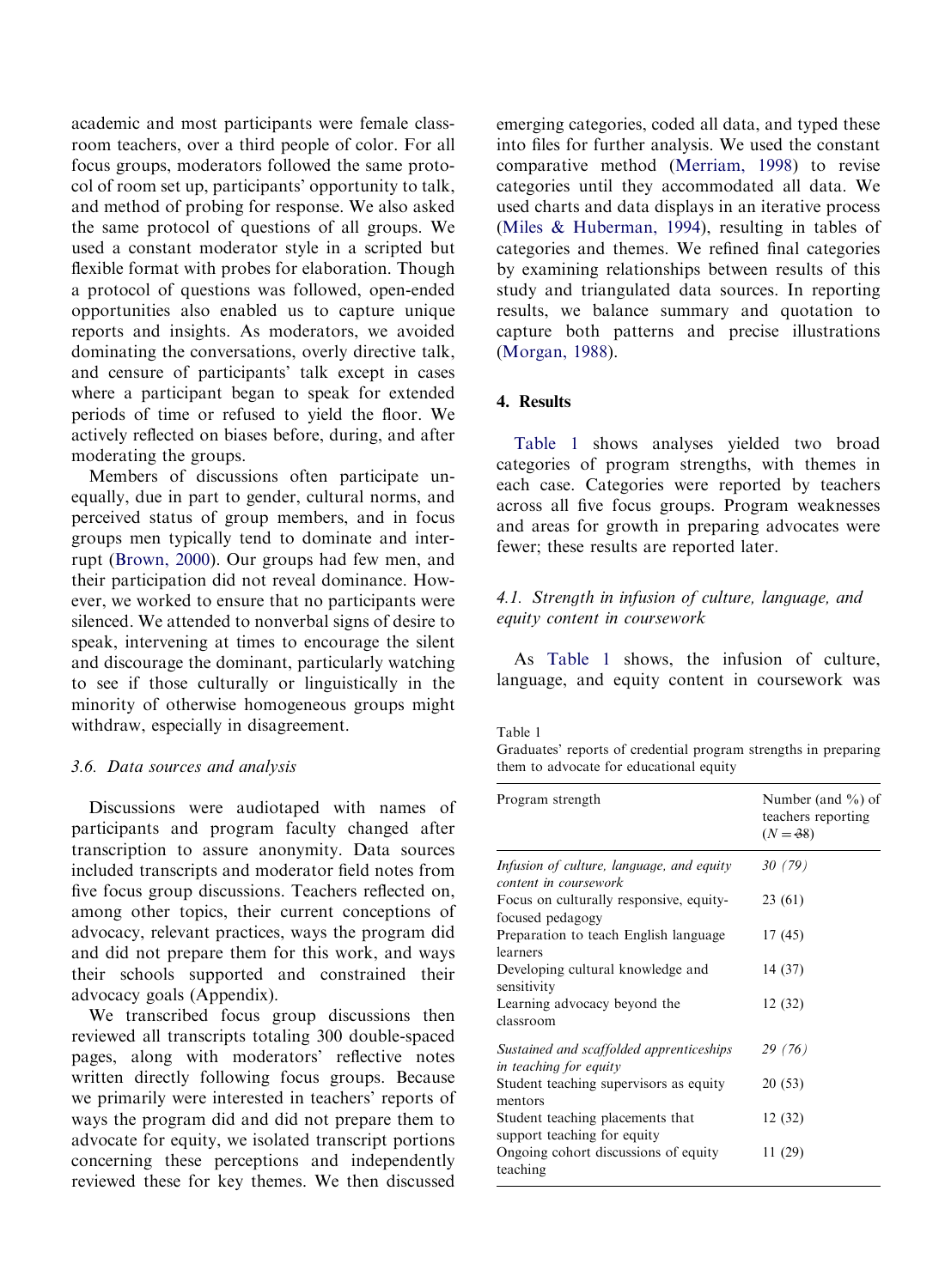<span id="page-6-0"></span>Table 2

Strengths in infusion of culture, language, and equity content in teacher education coursework (30 teachers, 79% of focus group participants, reporting)

| Theme cited                                                                                                                                                                                                                                                                                                                                                                                                                                                                                 | Number (and %) of teachers reporting $(N = 38)$ |
|---------------------------------------------------------------------------------------------------------------------------------------------------------------------------------------------------------------------------------------------------------------------------------------------------------------------------------------------------------------------------------------------------------------------------------------------------------------------------------------------|-------------------------------------------------|
| Focus on culturally responsive, equity-focused pedagogy<br>Focus on individual student learning is foundation for equity<br>Need for challenging curriculum and high standards for all<br>Strategies to ensure equitable learning opportunities<br>Reflection on one's teaching practices as they relate to equitable learning<br>Historical perspectives on inequities<br>Grouping strategies to promote equity and to accommodate all learners<br>How to use multiple learning modalities | 23(61)                                          |
| Preparation to teach English language learners<br>Knowledge of language and its development<br>Pedagogy to scaffold language demands in content learning<br>Methods for classroom inquiry and intervention to strengthen learning of ELLs<br>How social, cultural, and political forces impact education of ELLs                                                                                                                                                                            | 17(45)                                          |
| Developing cultural knowledge and sensitivity<br>How to learn about a school community's cultural and linguistic profile<br>How to tap community members as cultural resources for classroom work<br>Struggling beyond comfort zones regarding diversity and equity issues                                                                                                                                                                                                                  | 14(37)                                          |
| Learning advocacy beyond the classroom<br>Learning merits and strategies for outreach to families and communities<br>Advocacy for special needs students and their families<br>Being proactive about educational inequities at schools and beyond<br>Developing and using knowledge so advocacy is effective                                                                                                                                                                                | 12(32)                                          |

the category reported slightly more frequently as strength in preparing teachers as advocates for equity. This result contrasts with ways teacher education coursework frequently gets cast as simplistic and irrelevant to the superior preparation of the K-12 classroom laboratory. [Table](#page-5-0) 1 shows teachers reported that diverse student teaching placements did indeed serve as meaningful labs in the context of sustained and scaffolded apprenticeships in teaching for equity. However, participants provided powerful and consistent reports that teacher education coursework provided the foundation for learning to advocate for equity. Because this category contains responses from almost 80% of participants, we specifically pull out and detail four themes in this category and present them again in Table 2 with elements of each theme identified by focus group participants.

#### 4.1.1. Focus on culturally responsive, equity-focused pedagogy

Table 2 shows 23 teachers (61%) reported a focus on culturally responsive, equity-focused pedagogy supported their development as advocates for equity. The first element of this theme is a focus on individual student learning as foundation for equity. While attention to diversity and equity could remain abstractions, participants consistently reported learning that to address equity, a teacher must first place the learning of each individual student at the center of teaching. While this may seem obvious, it contrasts sharply with recommendations often made that teacher education should feature classroom management and technical rationality (e.g., [Kagan,](#page-17-0) 1992). Several models of teacher learning frame the new teacher as focused on the self, then curriculum, then finally students [\(Fuller,](#page-17-0) 1969; Fuller, Bown, & Peck, cited in [Worthy](#page-19-0) & [Patterson,](#page-19-0) 2001; [Kagan,](#page-17-0) 1992). In that view, student learning gains focus only after teachers no longer are consumed with worries about survival as new teachers. Participants in our study, however, consistently reported that a focus on individual student learning anchored their credential program work from the start.

Assignments, projects, and role-playing supported this stance across many different courses. A shadow assignment asked students to ''spend a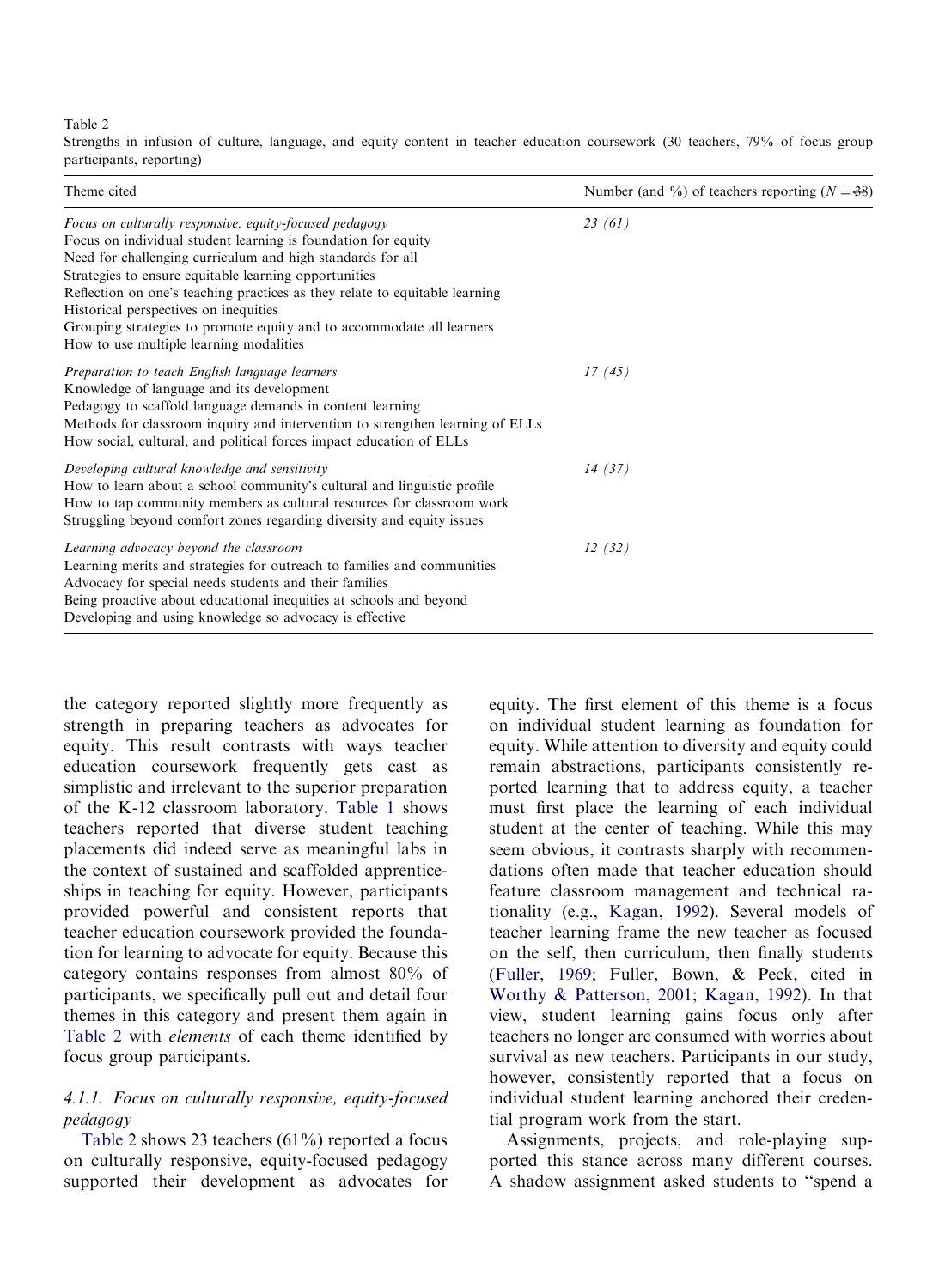whole day with students, getting inside their heads,'' positive reinforcement training taught ways to support students' development based on individual needs, and role-playing enabled practice in responding to challenging students with their best interests at heart. Several participants reported the impact of researching a student's learning and developing individual learning plans for ELLs or underperforming students.

Faculty modeling of a student focus emerged as particularly salient. Elementary school teachers recalled individualized attention in math methods with Morrie Adams, $2$  including diversified support and confidence building for those ''math phobic,'' Adams' extensive written feedback in journals, and his treating prospective teachers in ways they should teach their students. Carlos Juarez, on the collaborative program faculty, also emphasized and modeled child-centeredness: ''He embodied it, he modeled it, he preached it, he gave it out as assignments.'' One teacher learned from Juarez, "I'm an advocate for these children, these are  $my$ children, they're  $my$  students, I'm here for them, and I have their best interests at heart. And that's what has to come first.'' An English teacher, noting how a learner focus was modeled and explicitly taught in Harriet Powers' methods class, was shocked to hear several new teachers from another program ''come in talking about how 'I hate working with these kids, these kids don't know anything.""...I mean that was the exact opposite of what we were taught. It was really a studentcentered viewpoint.''

Building on individual learning of any student, [Table](#page-6-0) 2 shows participants valued repeated coursework attention to theory and practice in equity and diversity. Principles were challenging curricula for all students, high standards plus support (taught and modeled by instructors' high expectations), and developing cultural competence. One teacher noted: ''All that CLAD training was built in to many classes.'' Teachers learned how students historically have been left out due to race, language, and class, and learned to monitor their pedagogy for equitable access: ''Don't leave anybody out.'' One noted how he learned to write in his reflective journal daily: ''Did I meet their needs?'' Another echoed this, noting she still uses skills from Kay Austin's instruction to focus on her own behavior and

performance to rethink her tendency to respond to disruptive students by writing referrals. Concrete strategies and resources to teach for diversity included practice in grouping students through assessment of academic skill; learning to accommodate all different kinds of learners, not just one or two; learning to teach through multiple modes and media such as visual and kinesthetic, as well as verbal; and learning to address diversity in a specific lesson.

#### 4.1.2. Strong preparation to teach ELLs

[Table](#page-6-0) 2 shows a second coursework theme was strong preparation to teach ELLs as fundamental to being advocates for equity in teachers' current jobs (17 teachers, 45% of focus group participants). These teachers felt well prepared to meet the needs of ELLs in bilingual, ELD, and mainstream classes. A key element of the theme was gaining foundational knowledge of language and its development. One teacher noted how she uses the ''powerhouse of information'' from Martina Bolos' course Language Development in the Chicano Child that was ''heavy on linguistics and theory.'' English language arts teachers valued the academic rigor of a linguistics course on Teaching English as a Foreign Language. One remarked, ''When we came out we had a knowledge. I can pick up a paper now from a kid, and I can pretty much tell you where he's from, by the grammar errors.'' A science teacher noted that what she learned ''about English as a second language...we could then apply to science," adding that she would have liked more linguistics preparation to help her evaluate ''written and vocal work...tools to look at how they approach language.'' Another key element was learning to scaffold language demands in any content learning. One teacher reported how Felicia Marisol read a story to model scaffolding comprehension for younger learners when vocabulary is difficult: ''It was...the one where the sky is falling. And she's reading it in Spanish and she has puppets and so she's being very theatrical and she's walking around the room.'' This teacher explained how she recalls and uses Felicia's strategy of dramatic reading when students encounter ''high vocabulary and they won't understand that word.''

A third element in learning to teach ELLs was methods for classroom inquiry and interventions to aid student learning. Both science and English teachers reported how case studies of ELLs, using observations, student work, and interviews, helped

<sup>&</sup>lt;sup>2</sup>Names of all teacher credential program faculty and graduates have been changed.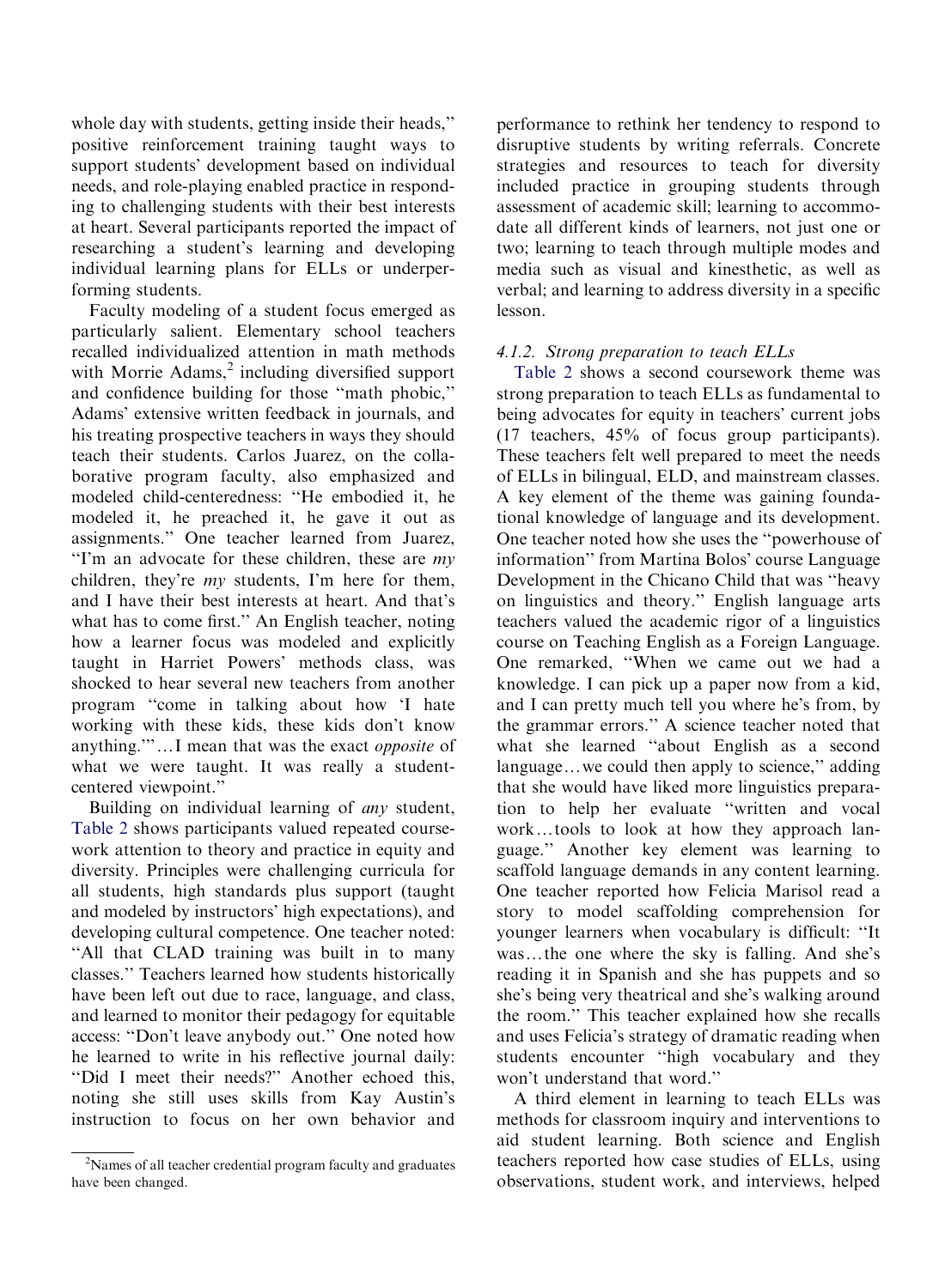them, as one put it, ''get inside the heads of my students and understand them a little better.'' Several teachers recalled the value of an instructional intervention completed in Martina's Language Development class. Student teachers selected an ELL in their class who needed extra support. Katherine, a Spanish speaking White teacher with a BCLAD credential, told how she replicated that project a year later for her student Miguel in her first year teaching K-1 bilingual immersion. She created a curriculum for Miguel, with unique learning goals, tutoring sessions, and extra language and writing practice to support and stretch him. She reported Miguel's improvement in spoken and written literacy because she used what she had learned in her Language Development class about individualizing and closely monitoring Miguel's learning and about engaging others' support in advocacy, including a teacher's aide and Miguel's mother, aunt, and sister. A teacher in another focus group echoed these remarks, saying she learned from that class how to research an individual ELL's learning ''beyond what you see'' and how to take that knowledge and use it, something ''beneficial to the way I approach my classroom and the kids.''

The fourth element in preparation to teach ELLs was learning to address ways social, cultural, and political forces impact the work. Several teachers reported learning in classes how the political and policy climate regarding ''English Only'' instruction, particularly in California, would impact their teaching. Much of this related to Proposition 227, a ballot initiative in California that passed in 1998, restricting bilingual education in the state. Even before 227 passed, teachers learned in the program how they would need to make instructional choices informed by not just political debate but research on teaching and learning. A few teachers recalled how instructors addressed biases against ELLs and student teachers' own resistance to meeting ELL needs.

In one group, Susan, a new 3rd grade teacher with many ELLs in her rural school class, illustrated children's resistance to meeting ELL needs. She told how some Anglo students objected to ELLs using Spanish as they worked on assignments. Susan, who felt strongly that ELLs ''should be free to express themselves when they can't find the words in English,'' performed a simulation in class. She began to teach a difficult subject, gave out dittos and a picture, but spoke in sounds of a made-up language. She then led students through a discus-

sion linked to experiences of ELLs in US classrooms and reported a strong impact on her students. After she told this story, three teachers in her focus group chimed in about their experiences of using and reflecting on this simulation that they recalled from Morrie Adams' math methods class. One recalled:

It put those of us that were in the teaching program in the position of being students in the classroom because he had someone come in and teach a [math] lesson to us in one of the African dialects, so obviously none of us were following the lesson too clearly.

Another recalled how the guest ''taught us a few basic words, and all the numbers, and then when he started to get in the lesson it was just...ohmigod, this is terrible! It was very frustrating, very funny.'' Other group participants were surprised that Susan did not recall it as Morrie's simulation since she replicated it exactly. Susan concluded that ''it was probably subconscious.'' Her use of the simulation was an act of education for 3rd graders and an act of advocacy for her ELLs. The focus group dialogue revealed how Susan's practice related to language education was rooted in the program and, through an unexplained process she called subconscious, apparently took hold.

#### 4.1.3. Developing cultural knowledge and sensitivity

Our first two themes in [Table](#page-6-0) 2 (culturally responsive teaching and teaching ELLs) concerned ways graduates felt the program prepared them with principles and practices to guide equity pedagogy to meet diverse learners' needs and to close achievement gaps. However, teachers' reports about learning to advocate for equity included a theme that was not specific to pedagogy but related to developing knowledge and dispositions about cultural diversity that could inform their practice. [Table](#page-6-0) 2 shows 14 teachers (37%) reported the program's development of cultural knowledge and sensitivity as key to being advocates, and the table identifies elements of this theme. Learning about a diverse school and community apparently had a lasting impact. A community study was praised as a way to help new teachers learn perspectives ''beyond stereotyping'' on a school's local cultures, languages, community spaces, events, problems, and strengths. Teachers also reported learning to tap community members as resources and guest teachers, in one case having two Hmong mothers teach gardening.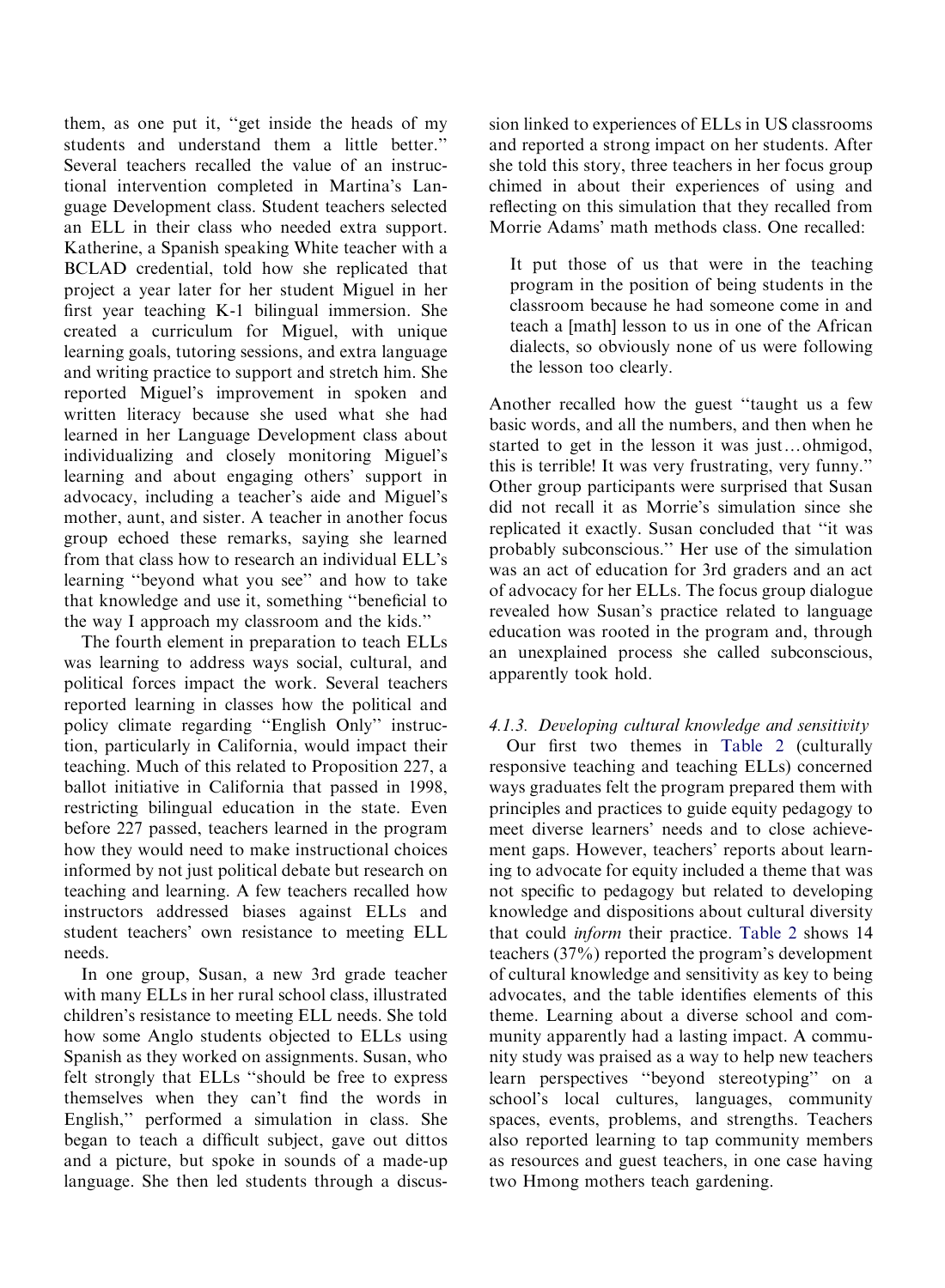Another element in developing cultural and linguistic sensitivity was struggling with diversity issues, often beyond comfort zones. In one group two women argued over the value of heated debates on diversity issues. One woman disliked divisions that developed based on political and cultural biases, as ''when we had the gay/lesbian speakers, we had some people whose religion said 'I don't want to do this."<sup>5</sup> The other valued controversy, noting that teachers needed to be stretched, and that the out gay middle school science teacher who was a guest speaker helped her to learn strategies to address homophobic remarks in class. She also recalled things heating up about socioeconomic differences at teaching sites after students completed community studies:

I think she really wanted us to feel uncomfortable. There was a huge division. Some were sitting there going, ''So you have golf courses and we have nothing.'' It was very stark. But that was valuable to us because it was clear there was inequity, and problems some people were talking about were so minor compared to things other people were going through.

Such discomfort was viewed by some as small price to pay for digging deep on inequities. Further, one teacher's remarks about Carlos Juarez used verbs (our emphasis) that highlight his supportive but challenging engagement: purposely drawing us out, trying to make us understand what it was like to be in that position, playing the devil's advocate, sometimes offending us. Another teacher noted that when things got heated it often changed her perspective, hit people on an emotional level, and helped them see beneath surfaces ''which helped me in the classroom to empathize.''

### 4.1.4. Learning advocacy beyond the classroom

A final theme on infusion of culture, language, and equity in teacher education coursework (12 teachers, 32%, reporting) concerned ways student teachers learned that to be advocates for equity they would need to step outside the classroom at times and, as our framework specified, be prepared to intercede on behalf of another or publicly recommend a proposal or action. Those reporting this theme noted that program attention in this area had a lasting impact. This is particularly important because these mostly new teachers are typically cast in the literature as consumed with survival and unable to focus on individual student learners till a

few years into the profession. In our study, however, the group reporting this theme identified ways their credential program prepared them not only to see students as individuals with particular learning needs but to advocate for youth by working with community and families, with colleagues, committees, administrators. Teachers spoke of learning to advocate for parental rights for special needs students, recalled explicit direction in coursework to make constant contact with families, and learned and practiced ways to engage parents as fellow advocates guiding students' learning, rather than as mere recipients of bad news. This was illustrated particularly in working with families culturally and linguistically outside of mainstream White Englishspeaking norms.

Several teachers recalled learning in the program that to advocate for equity means to address school problems proactively. Sondra, a second year teacher at a middle school with mostly Latino students and 98% of students on free lunch, told how her school staff continually discussed children missing school in December for trips to Mexico for family reunions and celebrations. She proposed that ''instead of complaining and fussing about it,'' the school should change the calendar due to the large number of students involved. Several teachers and the new principal responded favorably and the school board appeared poised to institute a calendar change for the coming year based on Sondra's suggestion. She traced the success of this advocacy to credential program meetings with Felicia Marisol where they were taught: "Instead of complaining, to look at what's going on and figure out how to fix it so it's okay for both sides instead of being divided like that–to try and find a solution.'' Sondra noted, ''It was directly from the program that I was able to be strong enough to not complain but to try to figure out something so it could work for everybody.''

The important final element of this theme of advocating beyond the classroom is that new teachers tended to be more willing to risk interceding and speaking publicly when they felt they had ways first to feel informed on relevant issues. Teachers' reports clarified that a disposition toward caring and speaking out often was insufficient. Because many of these teachers earned credentials at the time that Proposition 227 was debated and became policy, they were teaching ELLs in a time of institutional ambiguity and flux about practices and with some professional risk related to classroom use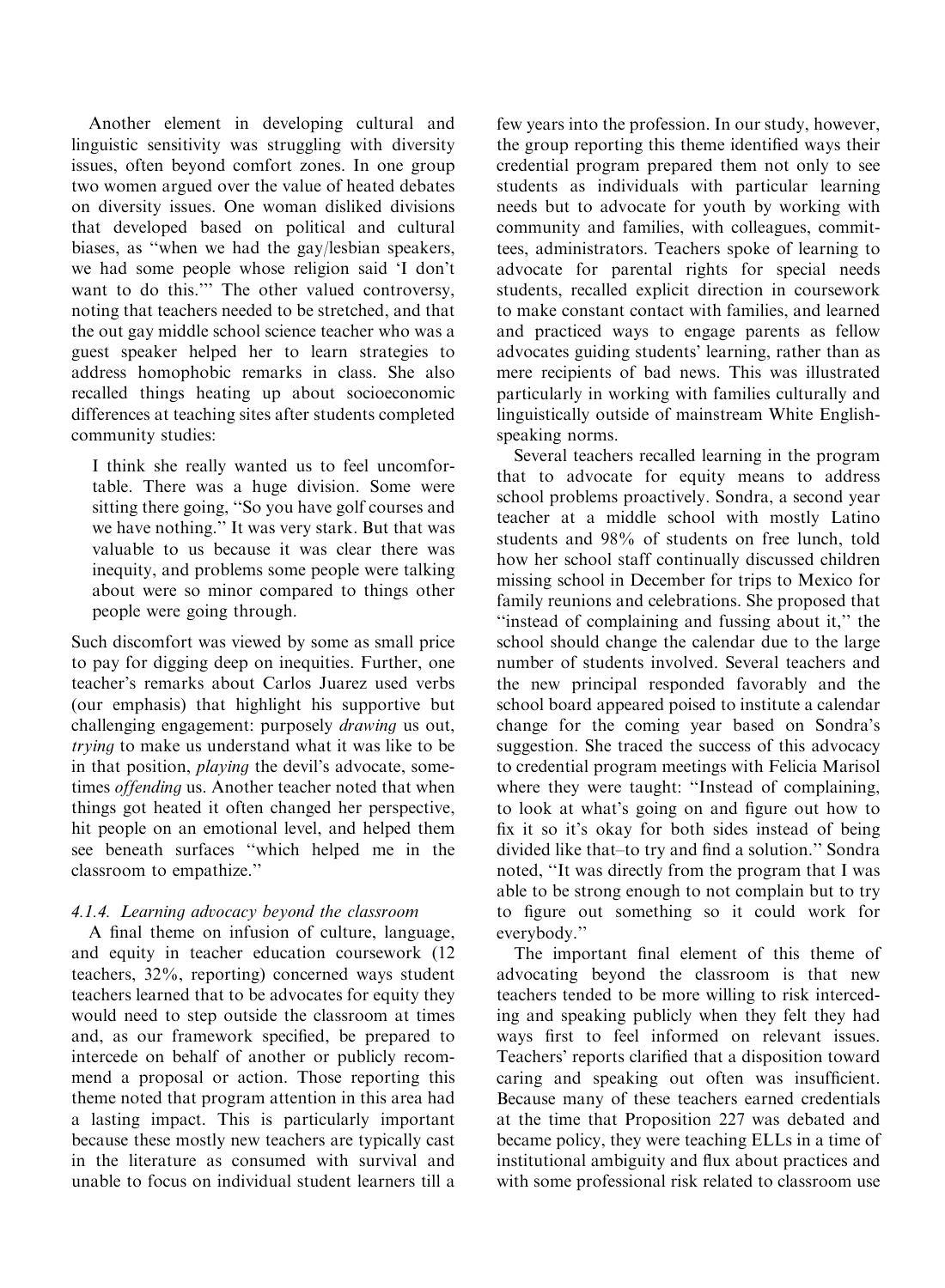of language other than English. Several reported the importance and usefulness of knowledge they gained in the program about linguicism and English Only policies related to not just classroom practice (as already reported) but to advocacy beyond the classroom for ELLs, as well. They valued practice in the program with articulating positions on bilingual education issues, recalling how at least three instructors engaged them in politically charged discussions and prepared especially BCLAD teachers for an English Only climate. One recalled instruction in legal ramifications of classroom actions, how school-site debates would arise, where to go for legal support if needed. Another noted how in a class simulation with Martina Bolos students had to ''speak to the [school] board and try and explain what a bilingual program is.'' She recalled how they examined research that supported and did not support bilingual education: ''I felt really prepared to speak to that, to those doubts and the parents that said, 'Well, convince me of this, this, and this.' ''She noted that she could respond with detailed research-informed rationales. Another teacher echoed this: ''Through a nonbiased perspective I was trying to educate the parents so they could make a decision and I felt really like I knew what I was saying and sometimes I was amazed about how much I knew from Martina's class.'' In fact, figuring out ''what you believe in and what you are passionate about,'' and learning how to articulate these, particularly in the community of colleagues with whom you are working closely, with an emphasis on resolving conflict, is critical in teaching. In support of selfinquiry, instructors also guided students in use of surveys of school practices and education about political perspectives: ''Felicia was really in to educating us on 227, how to even go outside of the program to learn about it or go to different protest type of things. We went to government forums. That really helped me.''

One new teacher's advocacy beyond the classroom for low income youth and their families illustrates how she used a strong knowledge base grounded in the credential program to inform and justify actions she proposed and took. Angela created ''an 8th grade library in a town where we didn't even have a card catalogue, we didn't have a book in our library because we don't have any funding.'' She sought and got funding from local Rotary and Lyons Clubs to buy young adult novels, then instituted an annual book party to welcome

family members to a book-based evening. Community members also could contribute the cost of a book and get their picture on a dedication sticker in the book so they could ''go down in history in the 8th grade library.'' She raised \$1000 the first year, and \$3000 the next year. She traced this advocacy for students and their families to the credential program and learning to act in response to inequities related to funding and resources. Further, though she had been an English major, she was "stupefied," "dumbfounded" by adolescents' reading levels in schools. Fortunately, she learned in her reading methods class about why kids read and don't read, how to identify and address reading problems, how to inspire reading and how to engage parents in talking about books with their children. This knowledge gave her confidence to teach reading and gave her reasons to create a library. She reported that the Lyons Club ''grilled me like a tuna sandwich about why particular books were important.'' Angela used three sources of knowledge learned from her English methods class to articulate rationales for her book choices: merits of Young Adult literature, uses of non-canonical works to engage diverse learners, and ways the chosen subject matter connected to standards. She noted, ''I never without this credential program would have thought of that.''

### 4.2. Sustained and scaffolded apprenticeships in teaching for equity

Beyond teacher education coursework, participants pointed to other credential program features as significant in preparing them to advocate for equity. The second major category in reports of credential program strengths was sustained and scaffolded apprenticeships in teaching for equity (29 teachers, or 76%, reporting). This category included three themes.

### 4.2.1. Student teaching supervisors as equity mentors

[Table](#page-5-0) 1 shows 20 teachers (53%) reported that supervisors served as equity mentors. In focus groups, three supervisor roles emerged as key in mentoring student teachers as they learned to teach for equity. We reported earlier that teachers noted learning in coursework through faculty modeling and direct instruction that seeing students in their individuality and diversity was foundational for equity pedagogy. Similarly, student teaching supervisors served from the start as role models of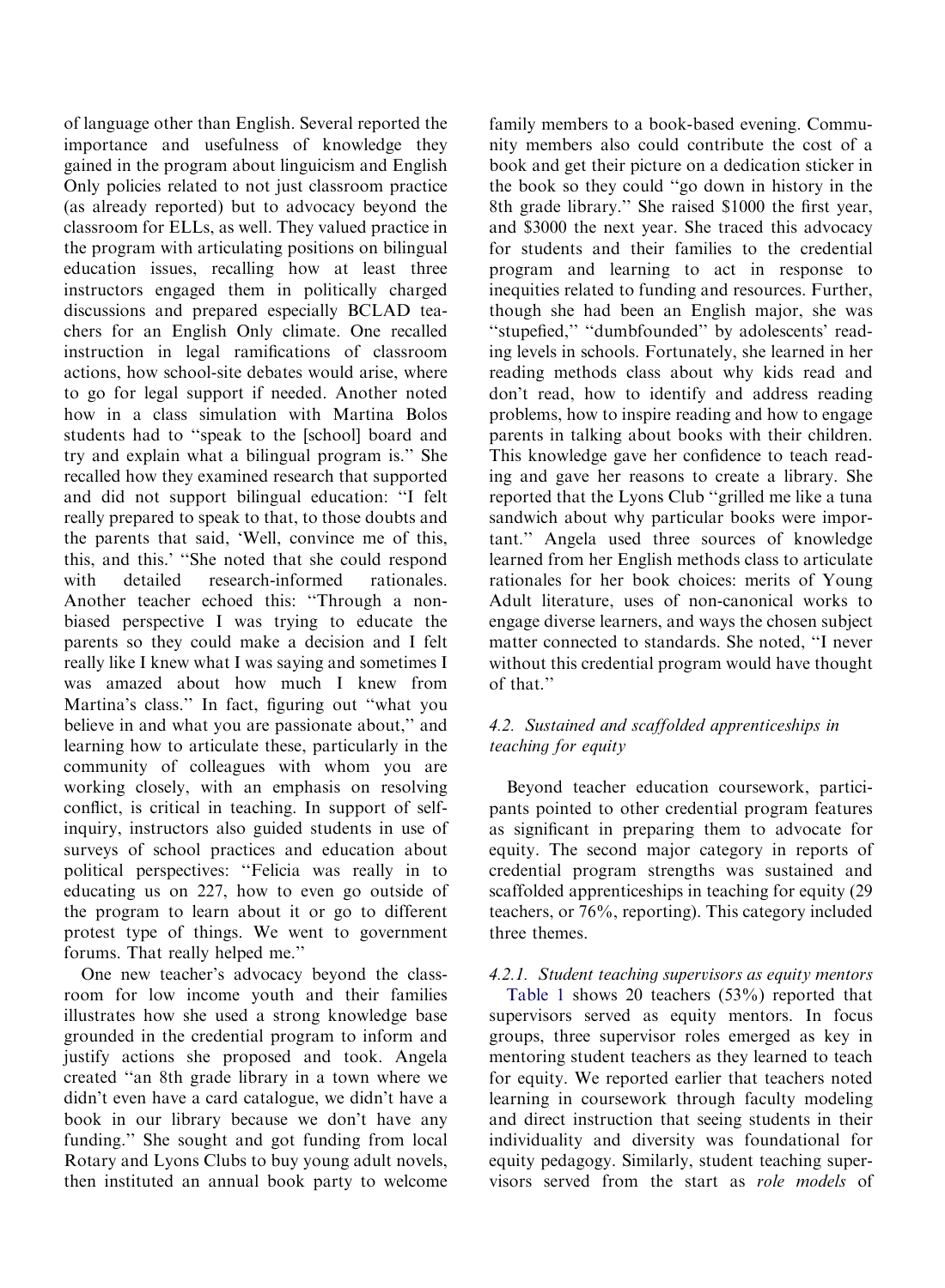student-centered instruction. This modeling laid the groundwork for other supervisor work in advocacy. Teachers noted Kay Austin's modeling how ''to connect with the kid first. ... Then you can teach them'' and being responsive, as when one's placement was not working: ''Immediately she moved me and put me with someone I felt was better for me. So that made me feel like Kay was an advocate for me.'' Will Duggan's modeling of an individual student focus anchored several teachers. One recalled a time Will knew of a playground tussle with residual tension and Will ''coming in and sitting down and having a conversation with a kid in the back, one of the ones that was pushed.'' She noted, ''We were led to teach that way, to have compassion and understanding.'' Another said, ''Will shows it in the conversations he has with you about specific kids.'' Another chimed in, ''He showed me by example how to adjust to the kids. He adjusted with me.''

Just as coursework builds education in diversity and equity on a foundation of attention to individual learners, several teachers reported that supervisors did the same. A key supervisor role in this work was critical supporter through frequent, often immediate, and plentiful written and spoken feedback on ways lesson plans and pedagogical practices, including ways teachers reached diverse youth. Teachers reported the importance of critical but supportive feedback on lessons that did and did not meet the needs of low performing students but also allowed a safe space to take risks and grow in the vulnerable time of learning to teach. A third supervisor role was tutor in focusing teachers more directly on equity. Participants valued supervisors' ''meaty'' knowledge, rich classroom experience and resources (''She was a storehouse of knowledge and strategies''), and ability to guide tailoring of lessons to meet diverse learners' needs. Teachers valued guidance in their instruction since supervisors bridged university and school, often extending coursework ideas and strategies such as revising lessons and resources to meet ELLs' needs. The supervisor as tutor sometimes directly challenged teachers to reflect on equity in practice. A doctoral student/teacher education fellow was direct: ''I remember she said, 'You told them to sit down and stop acting like a bunch of wild Indians.' You know, it was like—'Oh my gosh, I can't believe I said that.'' This interaction challenged her cultural sensitivity in a way that she valued.

#### 4.2.2. Student teaching placements that support teaching for equity

During the credential year, teachers had yearlong school placements (or two different semester-long placements) in highly diverse and often high needs schools. Teachers pointed to these sustained placements with diverse student populations as essential grounding in the real world and real work of classrooms. One reported how she valued learning to work with newcomers, with students of different first languages, and how the experience had an impact on her choice of a first job. Faced with two contrasting offers, one in a state of the art school in an affluent area, she chose instead a position in an urban school where she could use her training and practice. The decision was one she was pleased with, one that felt meaningful and rooted in her credential year: ''I think there's an appreciation for that in the program.'' A second theme was the value of master teacher models of teaching for equity. While there are things to learn from teachers with varied philosophies and orientations to the profession, teachers reported the need for master teachers who could model teaching that attended to diversity and equity.

### 4.2.3. Ongoing cohort discussions of equity teaching

Cohort-based seminar discussions occurred regularly through the academic year, and focus groups illuminated merits of these discussions as a third theme in teachers' apprenticeships, as reported in [Table](#page-5-0) 1. Eleven teachers (29%) reported the value of openly exploring diversity and equity issues among cohorts that were themselves often diverse. One said she learned a lot from the ''really rich backgrounds and perspectives of (teacher credential) students,'' and another noted that student teachers could ''really feel or get the perspective from those people that maybe were some of those kids that need to be advocated for.'' Others reported being taught explicitly to work together, to talk to others about concerns and to ask for advice. A teacher now in charge of science for 4th and 5th graders had valued collaboration in cohort groups and continued to practice it, consulting students' other teachers to find ways to work as a team for students needing support. In contrast, several teachers reported now being isolated from adults during the teaching day, unable to collaborate in ways to which they had grown accustomed in the credential year. Several despaired at the degree of complaining in school staff rooms. During a focus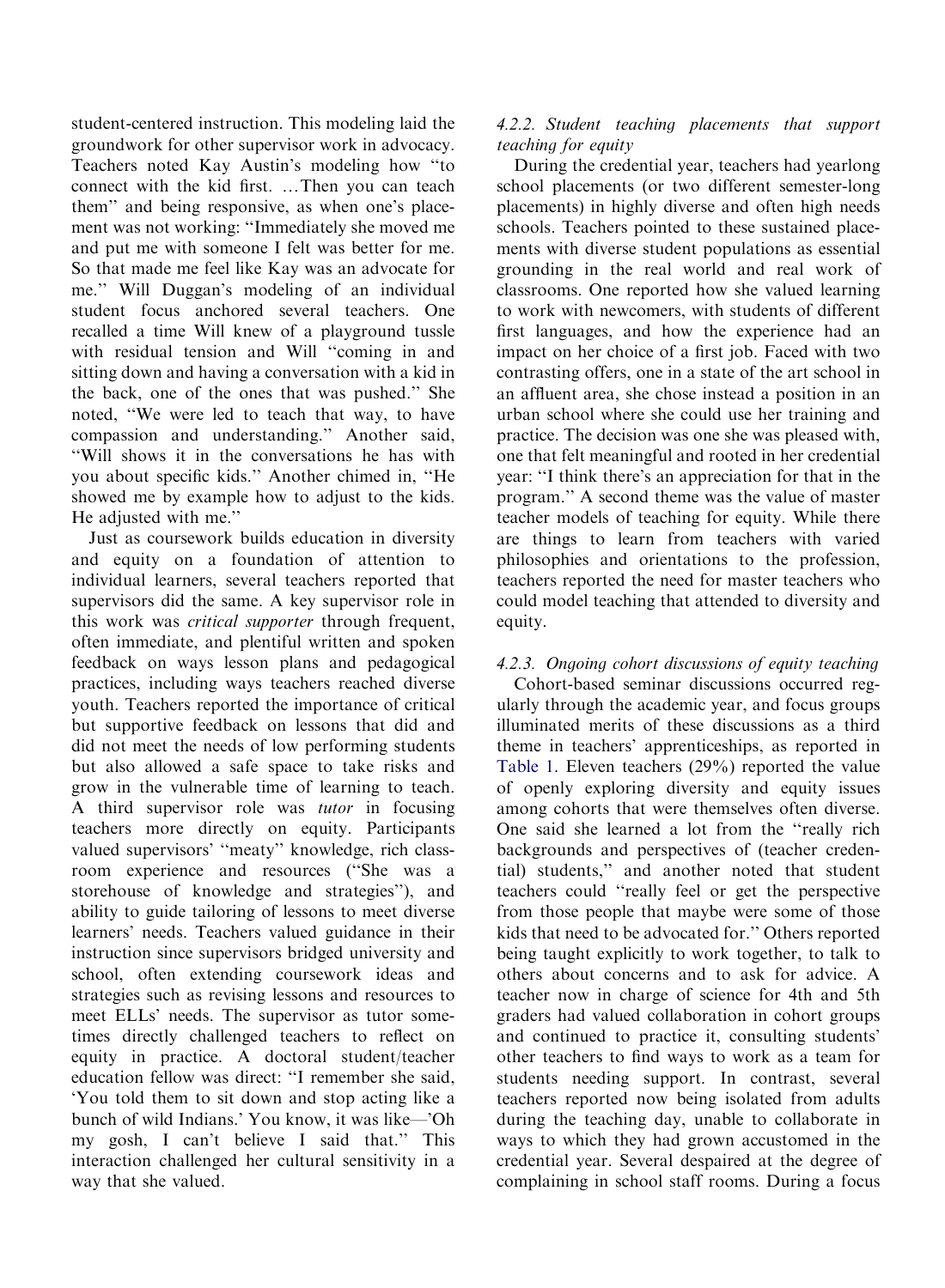group, one teacher retorted: ''To hell with these people. They don't feel the same passion I do; they don't love these kids. I'm going to do the best I can because I want the school to be a better place for kids.'' She exemplified the act of taking personal responsibility for speaking out on behalf of students (by joining several school policy committees), a principle she learned from the program. In this way, she also aligned herself with other advocates, engaging a kind of cohort structure to which she had become accustomed in the credential program.

#### 4.3. Reports of needs in preparation to advocate for equity

We have reported the two dominant categories of graduates' reflections on ways their program prepared them to advocate for equity—teacher education coursework and scaffolded apprenticeships. However, teachers also raised issues about ways the program could better prepare them to be advocates for equity. Of these, no individual issue was raised by more than three teachers from the full group of 38 focus group participants. Therefore, reporting these concerns about program weaknesses or areas for growth does not benefit from tabular representation. However, the concerns warrant reporting because often outlier perspectives help uncover issues worthy of further exploration and can identify concerns not typically identified by dominant group members. Teachers reported program needs in coursework, supervision, and placement sites.

Several areas of coursework were targeted for better instruction to meet new teachers' need for support in advocating for equity. First, several teachers called for preparation in standardized, prescriptive school practices related to reading and writing, since so many of these recently had taken hold in schools. Two teachers in one group negotiated how much of this preparation they needed. One argued the program presented progressive models of teaching that enabled teachers to work toward ideals. The second argued for learning prescriptive models. Through dialogue, the latter revised her proposal to the importance of at least knowing how to work creatively within constraints of prescriptive programs and an abundance of standardized tests. Second, several teachers called for more concrete, hands on tools they could use to address the myriad challenges that arose related to special needs students and classroom management.

Third, several BCLAD teachers argued that their university instruction in Spanish needed more attention to daily uses of Spanish by youth in local schools or what two teachers called ''more street Spanish.'' Fourth, several teachers called for better preparation in assessment of students, particularly in using results to inform one's teaching, and three called for better faculty modeling of assessment practice, including more performance assessment and less multiple choice. Finally, one teacher criticized the popular community study assignment. She felt it needed to go deeper with more exposure through interviews to understand issues in communities for the people, not just demographics and photos and community statistics: ''That was collecting data on something you already knew.'' A Latina and Chicano studies major, she felt the project did not enhance her learning and argued that others needed deeper exposure to local communities. This insight seems particularly relevant given the predominance of White female teachers with middle class socioeconomic backgrounds.

Supervision and school-site needs in learning to advocate for equity paralleled strengths reported. Mostly teachers credentialed by the new collaborative program with the nearby state university voiced concerns of too little ongoing contact with and feedback from supervisors, and too few role models of advocates in placements. These structural concerns had yet to be sorted out by the new collaborative at the time of this study. One teacher found supervision plentiful but only supportive: ''I wanted more constructive criticism more than I wanted compliments.'' Also, several teachers called for more continued support beyond the credential year. One noted, ''You lose this layer of your immediate supervisor who is an advocate for you and all of a sudden you are in a way stranded.'' Related to this, another called for improving the new teacher e-mail network the credential program had initiated. At least one teacher benefited from having a strong mentor for her first 2 years of teaching, someone who built a continuity of support.

Two teachers raised general program concerns. One, whose first language is Spanish, challenged the claim that a strong community had developed within the cohort. She noted teachers at her school making assumptions about ELLs' intellectual levels as lower based on their accents when speaking English, and she recalled feeling similar assumptions were made about her by other members of the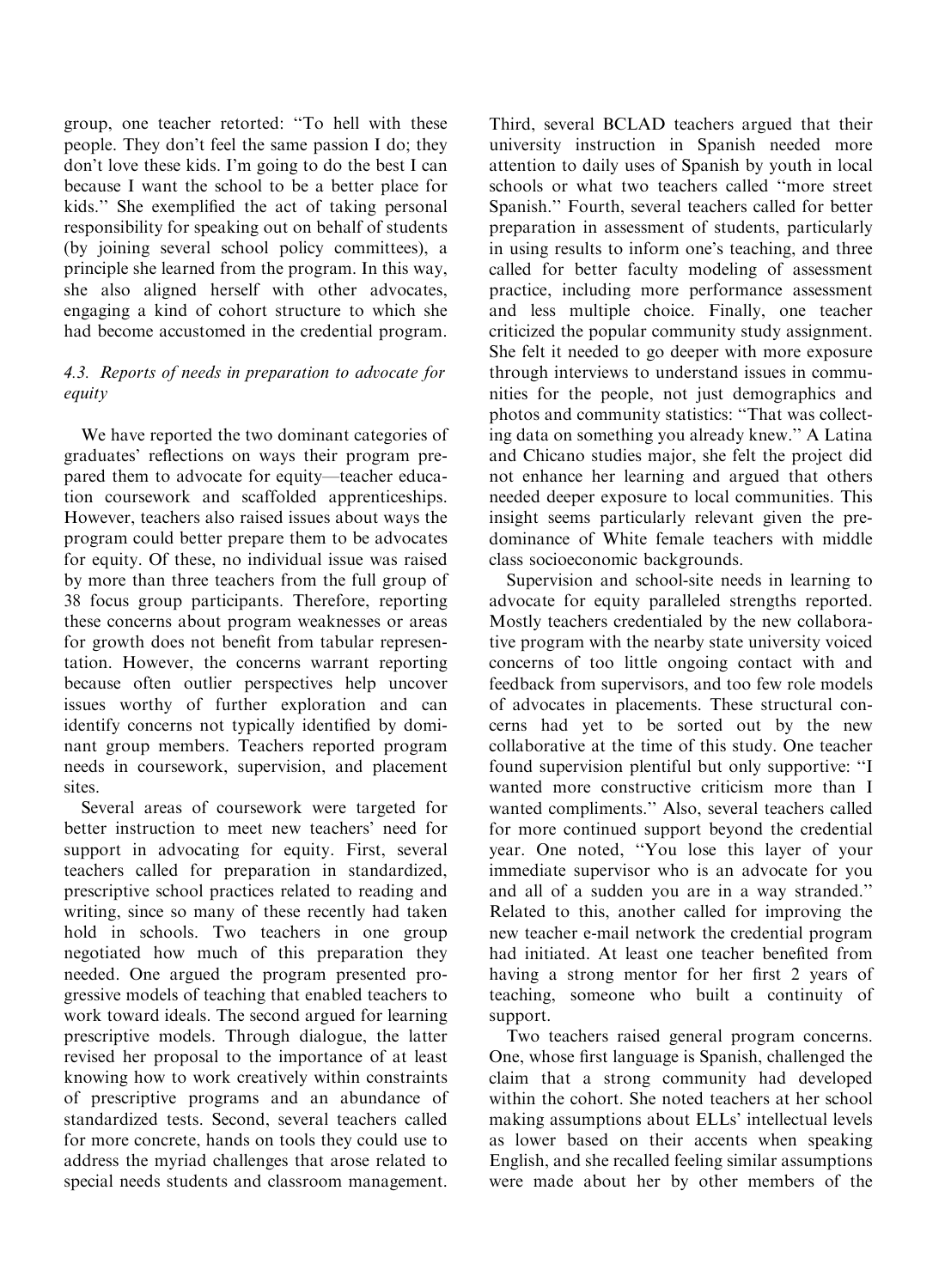credential program. She reported surprised responses when she revealed intelligence in her coursework or in oral remarks in class. Her comments signal a possible need for open discussion of the ways biases surface, even among credential program members in relation to each other, particularly when programs diversify their student bodies.

The second teacher reported how he was working hard to teach well and to advocate for students in need, with too little time to do so:

We are workers and we should have lives....An economy of work is not taught here. This program inspired me to be the best teacher I can be. I want to be a fantastic teacher and I want to be an advocate for educational equity and I can look at ways over the last year that I have done those things. But what it comes down to is I'm working 65 hours a week.

Again, while the only one raising this concern, this teacher highlights a key issue—the need to examine responsibly what a framework of advocating for equity asks of teachers, especially those new to the profession, beyond the normal demands on their time.

#### 5. Discussion

Results of our study elaborate what other data sources from the larger investigation, particularly surveys, suggested. Graduates' provided their perspectives of how the credential program prepared them to assume the role of advocate for equity in schools and some ways it could do this better. Far beyond a segregated approach of locating diversity within single or several preservice classes, our participants recalled attention to diversity and equity infused in the program—in education and non-education courses; taught by tenure-track, clinical, and adjunct faculty; for single and multiple subjects teachers; in the ''diversity course'' and far more. Teachers reported that attention to diversity and equity was modeled by several instructors, extended by student teacher supervisors, supported by highly diverse placements and, in some cases, modeled by master teachers.

Teachers who cited preparation to teach ELLs as significant offered particularly compelling accounts of ways they were prepared to work with ELLs in mainstream, ELD, and bilingual classes. These results contrast with recent survey studies in the

US. Nearly 3000 New York City teachers of 3 years or less experience reported overall preparation less than adequate to teach ELLs, regardless of preparation in a credential program or alternative pathway [\(Darling-Hammond,](#page-17-0) Chung, & [Frelow,](#page-17-0) [2002](#page-17-0)). Hundreds of new teachers in 29 districts in central California reported ELLs' learning needs among the greatest challenges in their work, and many had no credential or little teacher education preparation to meet these needs ([Baron,](#page-16-0) 2006). Even when teacher education programs incorporate aspects of multicultural education, typically little attention is given to issues of linguistic diversity and ELLs [\(Zeichner,](#page-19-0) 2003). Teacher education efforts in this field also have been impaired by insufficient placements in schools with adequate numbers of ELLs, lack of supervisor knowledge to guide relevant instruction, and a slim research base that has yet to inform educators about which disciplinary and pedagogical bases best prepare teachers for such work in which kinds of communities ([Merino,](#page-18-0) [1999](#page-18-0)). Nonetheless, such preparation is particularly important in a region such as that of our study where many native languages are spoken and, with changing demographics, teachers in especially urban and rural schools throughout the US need to be responsible and prepared for the learning of their ELLs.

Teacher education coursework emerged as profoundly influential in preparing teachers to advocate for equity. Teachers valued theoretical principles and rich research on culture and language development, and many reported feeling prepared with a repertoire of research-informed strategies to diversify instruction and to promote equitable learning. These results challenge the inherited discourse of university cast as home of irrelevant theory, caught in abstraction, removed from reality, and school as site of practice only, of technical and managerial functions, of acting unencumbered by theoretical principles. These teachers did not report being tripped up by the two-worlds pitfall, the conflict many student teachers feel between demands of the academy and those of the school, often resulting in a rejection of university influences as irrelevant to K-12 teaching [\(Feiman-Nemser](#page-17-0) & [Buchmann,](#page-17-0) [1985](#page-17-0)). This appears attributable to several factors. First, courses included rigorous work on topics directly relevant to educating all youth in a society in which inequities persist. Second, coursework pedagogy was richly varied (summarized in [Table](#page-14-0) 3), including vivid modeling, simulations, and challenging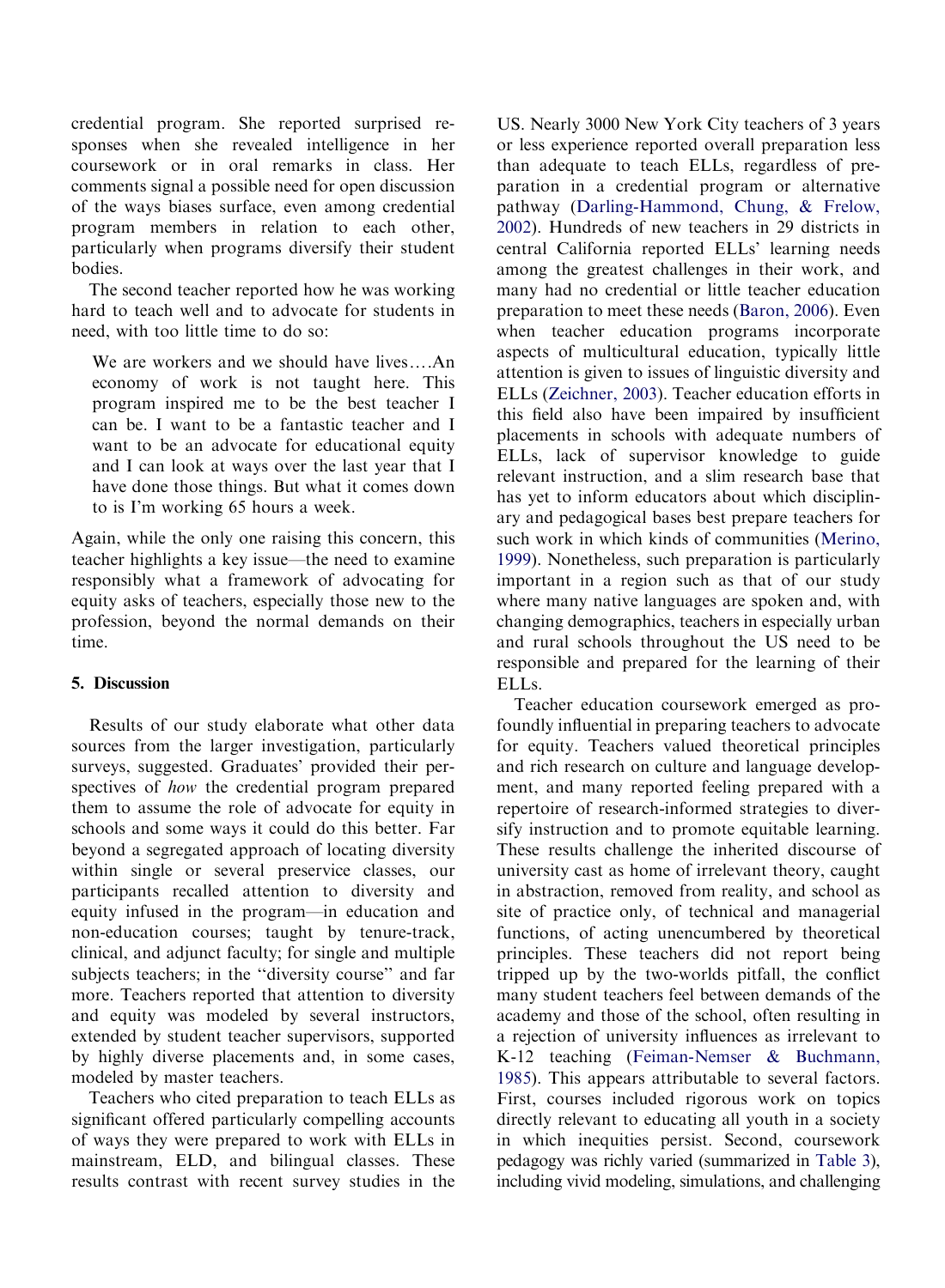# learning advocacy for equity [Zeichner,](#page-19-0) 1999).

Inquiry projects focused on community and individual learners instructional approaches

enabling learning about language development of cases, teachers sought critically challenging support, individual students and cultures and communities in upholding high standards, using rigorous theory, which schools were situated. Third, teachers cited being stretched beyond comfort zones. In this way, supervisors' extensive teaching experience and knowl they mark the value of the flexible supervisor who edge of K-12 classrooms as important in extending can read the mentoring situation ([Orland,](#page-18-0) 2001) and coursework emphases and, as many supervisors also respond in varied roles, with appropriate forms of taught methods, seminars and other courses, they support for teaching diverse youth. A balance of easily provided a continuity of content from campus challenge and support may be what student teachers to school. need most, as too little challenge yields stasis, and

several roles. These include highlighting subject confidence ([Tang,](#page-18-0) 2003). matter pedagogy explicitly and implicitly [\(Gross-](#page-17-0)<br>That graduates reported teacher education atten[man,](#page-17-0) 1991; Jay, [2002](#page-17-0)), teaching reflective practice tion to advocacy beyond the classroom was striking. [\(Fletcher,](#page-17-0) 1997), demonstrating complexities of They reported ways they felt prepared to address pedagogical decision-making [\(Gorrell](#page-17-0) & [Capron,](#page-17-0) issues related to use of students' native language in [1990\)](#page-17-0), and using problematic teaching moments as class in an English Only climate and to articulate to cases of decision-making in the moment ([Wineburg,](#page-18-0) various parties what different pedagogical ap-[1991\)](#page-18-0). Our study contributes to this work, high-proaches to language might yield. Learning how lighting functions of modeling by teacher education teaching is situated within political spheres is instructors and supervisors in learning to advocate important for new teachers. When they were teacher for equity. This included enactments of pedagogical education students, these teachers participated in strategies to scaffold learning for ELLs, demonstra graduate school as a site of social justice education tions of teaching focused on diverse learners, which has a long, rich, and well documented demonstrating and embodying a caring for and tradition in African American communities ([Lad](#page-18-0)connection with each learner. Preservice teachers [son-Billings,](#page-18-0) 2001). participated in parallel practices ([Regenspan,](#page-18-0) 2002), Also, several teachers felt prepared by the pedagogy they could experience and emulate as credential program to engage families as education new teachers. This work is particularly important partners. However, there were not many such since teacher education historically has lacked reports in the focus groups. This may suggest a models and theories of effective pedagogy, the need for research-based teacher preparation in

<span id="page-14-0"></span>Table 3<br>Graduates' reports of coursework pedagogy that supported their<br>critiny and inquiry (Yarger & Smith 1990) scrutiny and inquiry ([Yarger](#page-19-0) & [Smith,](#page-19-0) 1990;

Pedagogical approach We isolated three roles supervisors played in preparing teachers to advocate for equity, two of Explicit teaching of equity issues and pedagogy which (tutor and role model) arise in mentoring Theory and practice links Theory and practice links<br>
Concrete strategies and tools **cases** in business, community, and national organi-Role playing zational contexts [\(Evans,](#page-17-0) 2000). Participants in our Instructor modeling of equitable practice study also reported the role of critical supporter Strategies for observing language learners' work and low who provides ongoing feedback about equity performers' struggles pedagogy and space to grow, essential for those Inquiry projects focused on community and individual learners<br>Structured reflection on one's developing practice as it relates to equity  $\&$  [Russell,](#page-18-0) 2000) and challenges of highly diverse Class discussions of equity teaching<br>
Classrooms in often constraining school contexts. In<br>
Review of relevant research on areas of teaching and learning<br>
the caring of infants, being cared for may be a Review of relevant research on areas of teaching and learning the caring of infants, being cared for may be a<br>Development of rationales to support equity-oriented precessary preparaisite to learning to care (Nod-necessary prerequisite to learning to care ([Nod](#page-18-0)Survey of schools' positions on curricula [dings,](#page-18-0) 1991). Perhaps with teachers it is too strong Survey of schools' positions on curricula to claim a prerequisite, but there is a resonance, as teachers reported in several instances that they learned how to bring care to their own teaching from observing and experiencing instructors' and discussions, with case studies and inquiry projects supervisors' personalized examples of care. In other In teacher education pedagogy, modeling plays too little support yields stepping back and loss of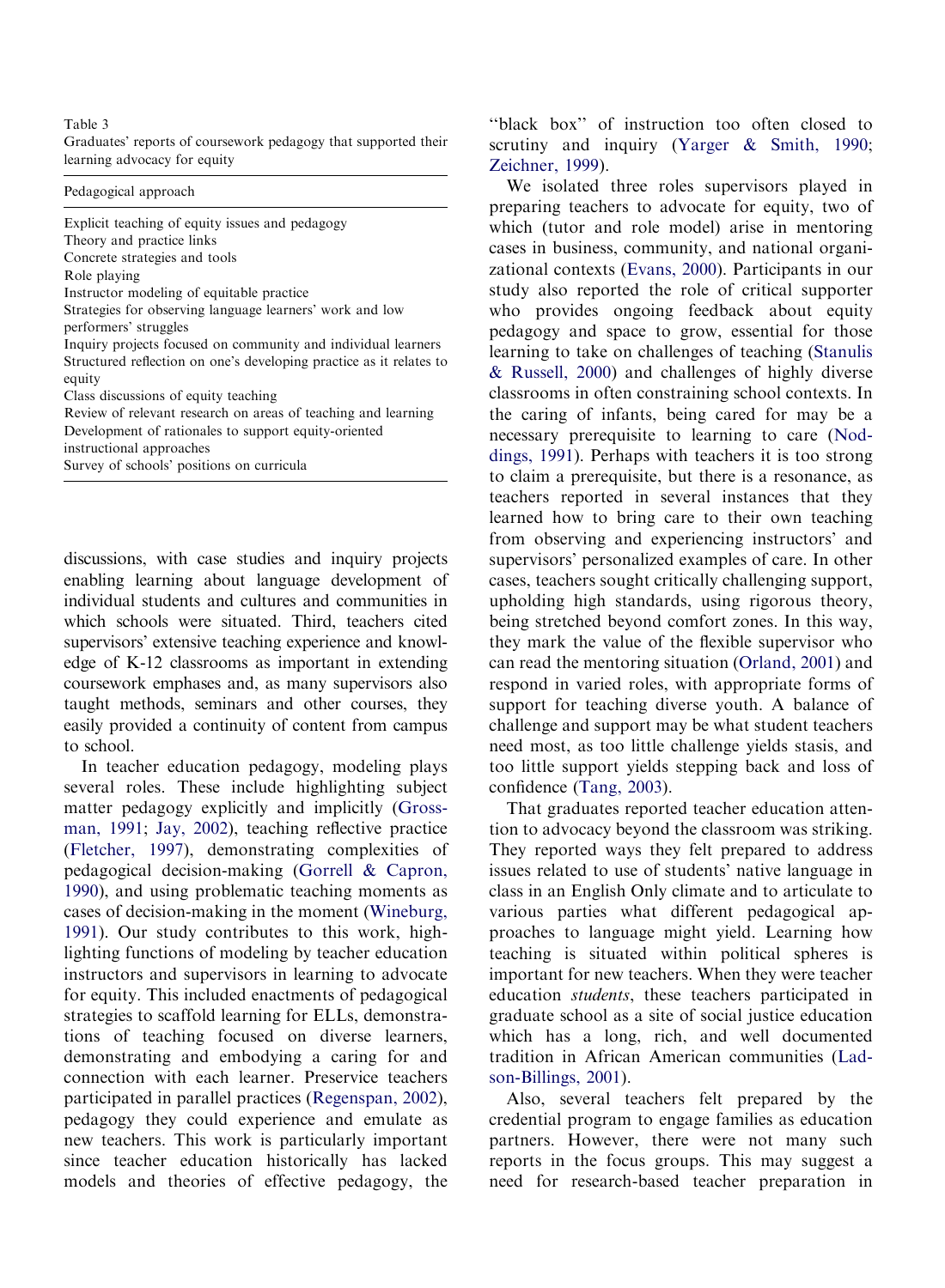needs of families related to schooling and ways parents and guardians need advocacy about legal rights and opportunities for children. Preservice teachers bring to their education limited constructions and expectations of family involvement in children's education and need knowledge, support, and collaboration to plan productive interactions that engage families instead of holding them at arm's length ([Graue](#page-17-0) & [Brown,](#page-17-0) 2003). Many White teachers working with families of color need particular assistance in such work, given complex ways race and power relations play out in even fleeting performances of teacher and parent in parent conferences [\(Duesterberg,](#page-17-0) 1999). National Board certification of exemplary teachers in the US requires documentation of attention to engaging families; preparing teachers for such work at the start of their careers requires creative and careful planning.

Results of our study raise and reinforce issues in developing cultural competence and sensitivity. The student who felt the community study did not go deep enough raises two issues. She reinforces the notion that teachers benefit from guided immersion in non-school culture-based experiences [\(Irvine,](#page-17-0) [2003](#page-17-0)). Second, her familiarity with local cultures as a Latina and Chicano studies major suggests a need to diversify projects that tap prior experiences and knowledge of preservice teachers regarding culture, language, class, and region ([Au](#page-16-0) & [Blake,](#page-16-0) [2003](#page-16-0)). Also, the varied perspectives on being challenged beyond one's comfort zone in exploring diversity issues marks again a need to develop safe spaces in teacher education where questions and challenges can be raised, as conflict and controversy are part of teacher community ([Achinstein,](#page-16-0) 2002; [Grossman,](#page-17-0) Wineburg, & [Woolworth,](#page-17-0) 2001). Nearly a third of participants reported the value of cohort discussions of equity teaching as important in preparing them to be advocates for equity. However, we can only wish that the teacher who felt judged as intellectually inferior because of her accent had the occasion, support, and courage to raise that issue openly in discussion so that all members of the cohort could have benefited from confronting this concern. As in the past, too often those from historically disenfranchised groups continue to have their ideas and knowledge marginalized within the current ''multicultural'' rhetoric. Yet, engaging these voices is particularly important since they provide insights and awareness historically not recognized.

#### 6. Conclusion

This study offers insights into the importance of program coherence and integration across courses, fieldwork and ideology. It serves as a marker of what can be done when a program offers an integrated approach to preparing teachers who are guided toward becoming teacher leaders, concerned with low SES environments, and actively engaged in working for educational equity for all students. Our study illuminates this work through focused discussions of graduates based on quantitative data collected over 5 years, with significant issues surfaced and explored through qualitative data gathered in focus group discussions. Without this type of data collection and focused discussion with graduates, we would not have gained some of the depth of insight offered by graduates. Too often in the past, studies of teacher education programs have used limited repertoires of assessment tools [\(Galuz](#page-17-0)[zo](#page-17-0) & [Craig,](#page-17-0) 1990), not accessing this type of understanding or insight in a coordinated way. Our study provides documentation and evidence of ways that a carefully designed focus group method can serve as a valuable research tool in a credential program's portfolio of triangulated assessments. Supported by program artifacts as prompts and with careful moderation, the focus groups stimulated thought and recall of events. In addition, in at least one case, the focus group served as a forum to enable a teacher to realize how a classroom simulation she used was rooted in a credential program course. Several participants in fact reported the value of the focus groups in prompting their reflection on links between their preparation and current practice and called for more of such occasions to facilitate such reflections as part of meaningful ongoing professional development.

Teacher education needs longitudinal research, particularly in preparing teachers for urban and poor rural settings [\(Sleeter,](#page-18-0) 2001; Wilson, [Floden,](#page-18-0) & [Ferrini-Mundy,](#page-18-0) 2002). This study examined the process or delivery of teacher education and graduates' perspectives, providing a longitudinal look at development of teachers particularly equipped to work in poor, traditionally underserved communities. Linking the program's process and the outcome for graduates is a critical element of the study. Further research on observations of graduates' classrooms combined with reports of their students' achievement would provide additional insights into program connections and ways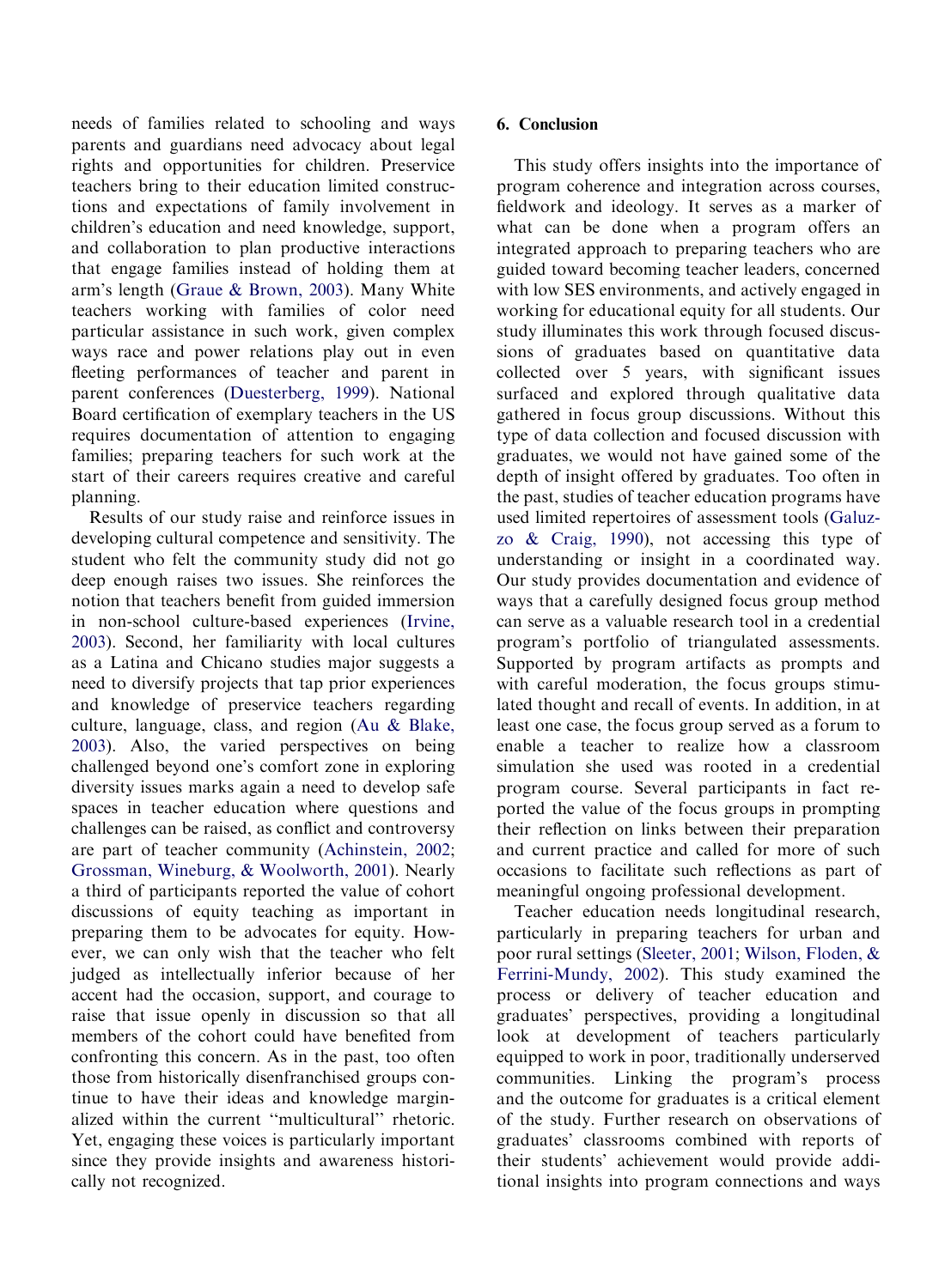<span id="page-16-0"></span>graduates take up the program's roles of advocate, reflective practitioner, collaborator and researcher on one's practice. More specifically, this study analyzed graduates' links between their practices and the credential program, in meeting the needs of all learners. They described a range of ways they felt prepared for this work, benefiting from challenging and relevant coursework, theory and practice, instructor modeling, supervisor mentoring, effective student teaching placements, structured reflection, and ongoing cohort discussion. This range of supports suggests critical roles of preservice education in teaching for equity and highlights the serious problem for many new teachers entering the profession underprepared or with no credential at all. Too often, it is the least prepared teacher who is placed in high needs schools. The picture is disturbing. As teachers in our study reported, inequities in such schools are apparent, and strong preparation to address them is valued, memorable, and essential.

#### Acknowledgments

The authors thank Luciana C. de Oliveira for assistance in data analysis. An earlier version of this article was presented at the American Educational Research Association Annual Meeting, Seattle, 2001.

#### Appendix

#### A.1. Focus group questions

Focused questions:

- � What is your current conception of the role of being an advocate for educational equity?
- Can you describe any examples from your teaching of how you have enacted this role or tried to enact it?
- $\epsilon$ an you think of any examples of your nonclassroom experiences at your school site or in your district of enacting this role?
- $\bullet$  4n what ways do you believe your credential program prepared you or did not prepare you to assume this role as a teacher?
- $\overline{+}$  what degree does your school environment support this teacher role?
- Now I would like to have us turn to the three supporting roles of reflective practitioner, professional collaborator, and researcher of one's

practice. In what ways do you believe that your credential program did or did not prepare you to assume these roles?

#### Open-ended questions:

For more freeform remarks on any dimension of the program that participants want to comment on:

- � What are some of the real strengths of the program in preparing teachers for work in schools and especially for work with culturally and linguistically diverse learners?
- � What are some of the weaknesses or problems in the program?
- What suggestions might you have of ways to improve these?

#### **References**

- Achinstein, B. (2002). Conflict amid community: The micropolitics of teacher collaboration. Teachers College Record, 104(3), 421–455.
- Athanases, S.Z., & de Oliveira, L.C. (in press). Advocacy for equity in classrooms and beyond: New teachers' challenges and responses. Teachers College Record.
- Athanases, S. Z., & Larrabee, T. G. (2003). Toward a consistent stance in teaching for equity: Learning to advocate for lesbian- and gay-identified youth. Teaching and Teacher Education, 19(2), 237–261.
- Athanases, S. Z., & Martin, K. J. (2001). Fostering advocacy for all learners in a teacher education program. Paper presented at the American Educational Research Association Annual Meeting, Seattle.
- Au, K. H., & Blake, K. M. (2003). Cultural identity and learning to teach in a diverse community. Journal of Teacher Education, 54(3), 192–205.
- Avery, P. G., & Walker, C. (1993). Prospective teachers' perceptions of ethnic and gender differences in academic achievement. Journal of Teacher Education, 44(1), 27–37.
- Banks, J. (1995). Multicultural education: Historical development, dimensions, and practice. In J. A. Banks, & C. A. McGee Banks (Eds.), Handbook of research on multicultural education (pp. 3–49). New York: Macmillan.
- Baron, W. (2006). Confronting the challenging working conditions of new teachers: What mentors and induction programs can do. In B. Achinstein, & S. Z. Athanases (Eds.), Mentors in the making: Developing new leaders for new teachers (pp. 125–135). New York: Teachers College Press.
- Bennett, C. I. (2002). Enhancing ethnic diversity at a big ten university through Project TEAM: A case study in teacher education. Educational Researcher, 31(2), 21–29.
- Bergin, C., Talley, S., & Hamer, L. (2003). Prosocial behaviours of young adolescents: A focus group study. Journal of Adolescence, 26, 13–32.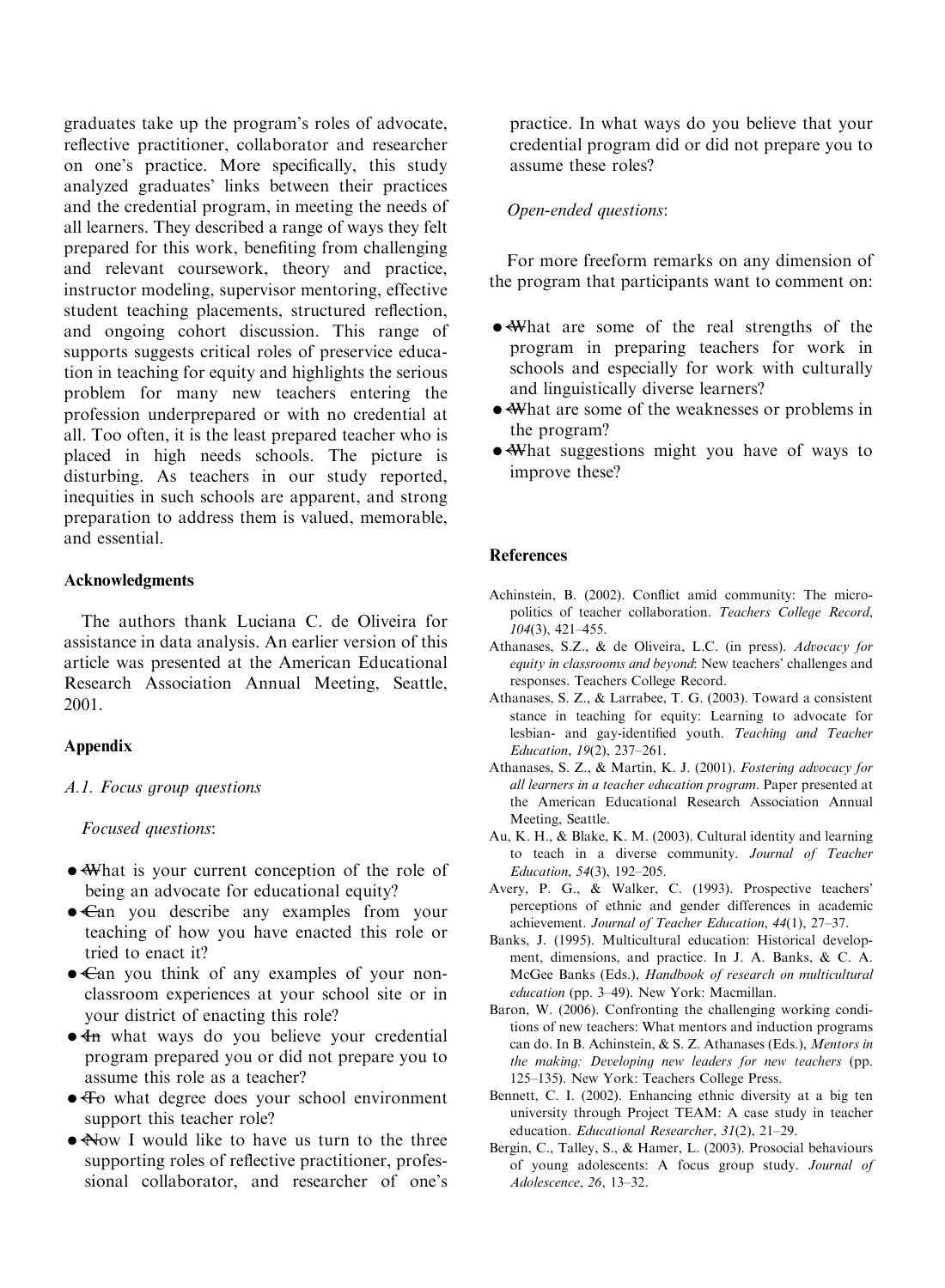- <span id="page-17-0"></span>Brown, C.L. (2001). Sociolinguistic dynamics of gender in focus groups. In: R.K. Hopson (Ed.), New directions for evaluation: How and why language matters in evaluation, (Vol. 86, pp. 55–67). San Francisco: Jossey-Bass.
- Buendía, E. (2000). Power and possibility: The construction of a pedagogical practice. Teaching and Teacher Education, 16(4), 147–163.
- Causey, V. E., Thomas, C. D., & Armento, B. J. (2000). Cultural diversity is basically a foreign term to me: The challenges of diversity for preservice teacher education. Teaching and Teacher Education, 16, 33–45.
- Cochran-Smith, M. (1991). Learning to teach against the grain. Harvard Educational Review, 61(3), 279–309.
- Cohen, E. (1997). Working for equity in heterogeneous classrooms. New York: Teachers College Press.
- Craig, M. T., Bright, R. M., & Smith, S. A. (1994). Preservice teachers' reactions to an interactive constructive approach to English language arts coursework. Journal of Teacher Education, 45(2), 96–103.
- Darling-Hammond, L. (1997). Doing what matters most: Investing in quality teaching. New York: National commission on Teaching and America's Future.
- Darling-Hammond, L., Chung, R., & Frelow, F. (2002). Variation in teacher preparation: How well do different pathways prepare teachers to teach? Journal of Teacher Education, 53(4), 286–302.
- Darling-Hammond, L., French, J., Garcia-Lopez, S.P., (Eds.) (2002). Learning to teach for social justice. New York: Teachers College Press.
- Duesterberg, L. M. (1999). Theorizing race in the context of learning to teach. Teachers College Record, 100(4), 751–775.
- El-Haj, T. R. A. (2003). Practicing for equity from the standpoint of the particular: Exploring the work of one urban teacher network. Teachers College Record, 105(5), 817–845.
- Evans, T. W. (2000). The new mentors. Teachers College Record, 102(1), 244–263.
- Farrell, T. S. C. (2003). Learning to teach English language during the first year: Personal influences and challenges. Teaching and Teacher Education, 19(1), 95–111.
- Fern, E. F. (2001). Advanced focus group research. Thousand Oaks, CA: Sage.
- Feiman-Nemser, S., & Buchmann, M. (1985). Pitfalls of experience in teacher preparation. Teachers College Record, 87(1), 53–65.
- Fletcher, S. (1997). Modeling reflective practice for pre-service teachers: The role of teacher educators. Teaching and Teacher Education, 13(2), 237–243.
- Flores, J. G., & Alonso, C. G. (1995). Using focus groups in educational research: Exploring teachers' perspectives on educational change. Evaluation Review, 19(1), 84–101.
- Fuller, F. (1969). Concerns of teachers: A developmental conceptualization. American Educational Research Journal, 6, 207–226.
- Gabel, S. L. (2001). "I wash my face with dirty water": Narratives of disability and pedagogy. Journal of Teacher Education, 52(1), 47–71.
- Galuzzo, G.R., & Craig, J.R. (1990). Evaluation of preservice teacher education programs. In: Houston, W.R. (Ed.), & Haberman, M., Sikula, J. (Assoc. Eds.), Handbook of research on teacher education (pp. 599–616). New York: Simon & Shuster Macmillan.
- Garcia, E. E. (1996). Preparing instructional professionals for linguistically and culturally diverse students. In J. Sikula, T. J. Buttery, & E. Guyton (Eds.), Handbook of research on teacher education (2nd ed., pp. 802–813). New York: Simon & Shuster Macmillan.
- Gorrell, J., & Capron, E. (1990). Cognitive modeling and self-efficacy: Effects on preservice teachers' learning of teaching strategies. Journal of Teacher Education, 41(4),  $15-22$
- Grant, C. A. (1989). Equity, equality, teachers, and classroom life. In W. G. Secada (Ed.), Equity in education (pp. 89–102). New York: Falmer.
- Grant, C. A., & Secada, W. G. (1990). Preparing teachers for diversity. In Houston, et al. (Eds.), The handbook of research on teacher education (pp. 403–422). New York: Macmillan.
- Graue, E., & Brown, C. P. (2003). Preservice teachers' notions of families and schooling. Teaching and Teacher Education, 19(7), 719–735.
- Grossman, P. L. (1991). Overcoming the apprenticeship of observation in teacher education coursework. Teaching and Teacher Education, 7(4), 345–357.
- Grossman, P. L., Wineburg, S. S., & Woolworth, S. (2001). Toward a theory of teacher community. Teachers College Record, 103(6), 942–1012.
- Hargreaves, A. (1995). Development and desire: A postmodern perspective. In T. R. Guskey, & M. Huberman (Eds.), Professional development in education: New paradigms and practices (pp. 9–34). New York: Teachers College Press.
- Haycock, K. (2001). Closing the achievement gap. *Educational* Leadership, 58(6), 6–11.
- Holt-Reynolds, D. (1991). Practicing what we teach (Research Report 91-5). Michigan State University: East Lansing, MI: National Center for Research on Teaching Learning (ED 337 460).
- Irvine, J. J. (2003). Educating teachers for diversity: Seeing with a cultural eye. New York: Teachers College Press.
- Jay, J.K. (2002). Meta, meta, meta: Modeling in a methods course for teaching English. Teacher Education Quarterly, 83–102.
- Jennings, L. B., & Smith, C. P. (2002). Examining the role of critical inquiry for transformative practices: Two joint case studies of multicultural teacher education. Teachers College Record, 104(3), 456–481.
- Kagan, D. M. (1992). Professional growth among preservice and beginning teachers. Review of Educational Research, 62(2), 129–169.
- Kelchtermans, G., & Hamilton, M. L. (2004). The dialectics of passion and theory: Exploring the relation between self-study and emotion. In J. Loughran, M. L. Hamilton, V. LaBoskey, & T. Russell (Eds.), International handbook of research on selfstudy of teaching and teacher education practices (pp. 785–810). Dordrecht, Netherlands: Kluwer Publishers.
- King, J. (1991). Dysconscious racism: Ideology, identify, and the miseducation of teachers. Journal of Negro Education, 60(2), 133–146.
- Kissen, R. (Ed.) (2002). Getting ready for Benjamin: Preparing teachers for sexual diversity in the classroom. Lanham, MD: Rowman & Littlefield.
- Kohl, P. L., & Witty, E. P. (1996). Equity challenges. In J. Sikula, T. J. Buttery, & E. Guyton (Eds.), Handbook of research on teacher education (2nd ed., pp. 837–866). New York: Simon & Shuster Macmillan.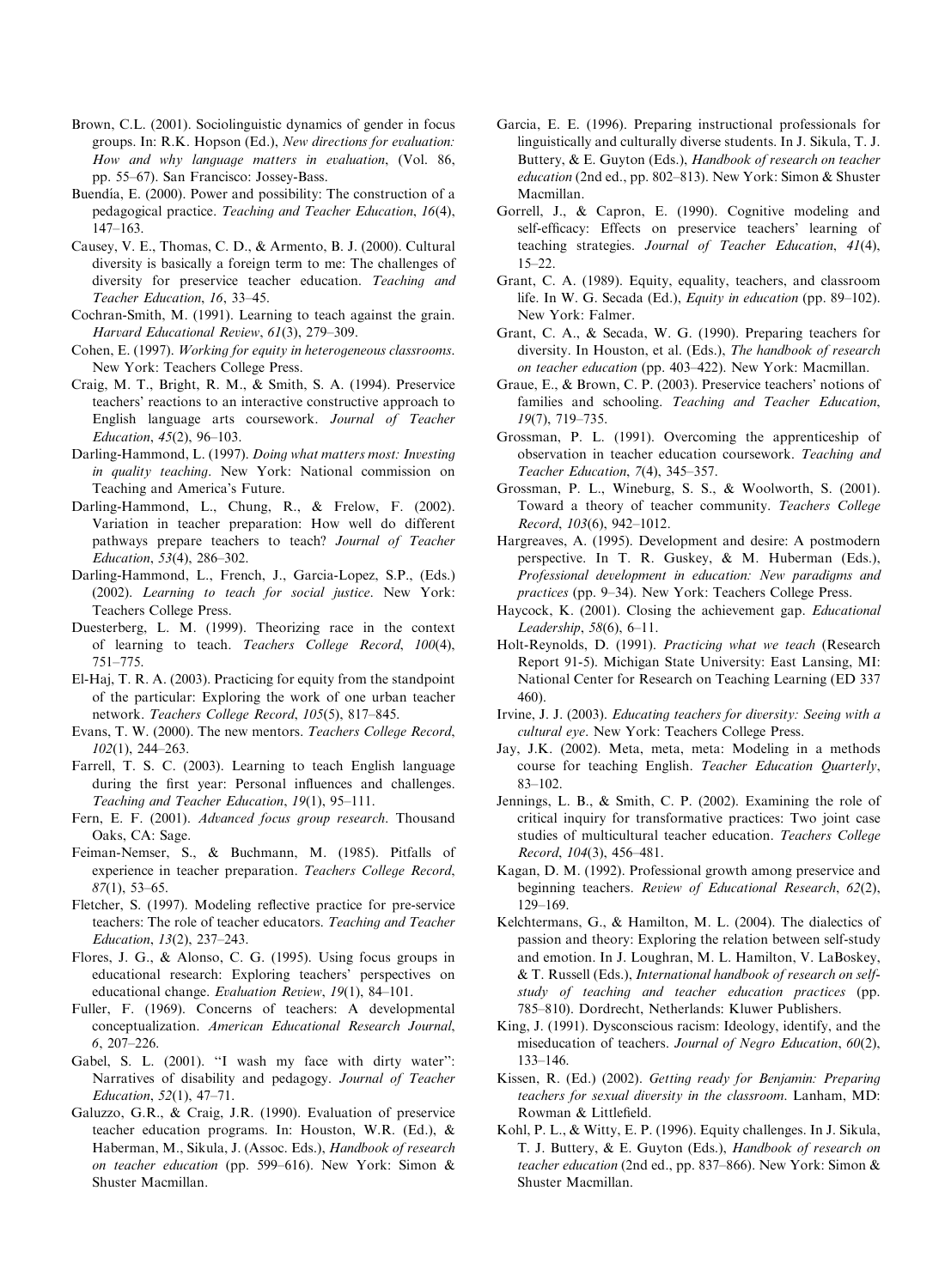- <span id="page-18-0"></span>Krueger, R. A. (1994). Focus groups: A practical guide for applied research (2nd ed.). Thousand Oaks, CA: Sage.
- Ladson-Billings, G. J. (1995). Multicultural teacher education: Research, practice, and policy. In J. A. Banks, & C. A. McGee Banks (Eds.), Handbook of research on multicultural education (pp. 747–759). New York: Macmillan.
- Ladson-Billings, G.J. (1999). Preparing teachers for diverse student populations: A critical race theory perspective. In: A. Iran-Nejad, P.D. Pearson (Eds.), Review of research in education, (Vol. 24, pp. 211-247). Washington, DC: AERA.
- Ladson-Billings, G. (2001). Crossing over to Canaan: The journey of new teachers in diverse classrooms. San Francisco: Jossey-Bass.
- LaFramboise, K. L., & Griffith, P. L. (1997). Using literature cases to examine diversity issues with preservice teachers. Teaching and Teacher Education, 13(4), 369–382.
- Lankford, H., Loeb, S., & Wyckoff, J. (2002). Teacher sorting and the plight of urban schools: A descriptive analysis. Educational Evaluation and Policy Analysis, 24(1), 37–62.
- Lawrence, S. M., & Tatum, B. D. (1997). Teachers in transition: Impact of antiracist professional development on classroom practice. Teachers College Record, 99(1), 162–178.
- McAllister, G. (2002). The role of empathy in teaching culturally diverse students. Journal of Teacher Education, 53(5), 433–443.
- Merino, B. J. (1999). Preparing secondary teachers to teach a second language: The case of the United States with a *focus on* California. In C. J. Faltis, & P. M. Wolfe (Eds.), So much to say: Adolescents, bilingualism and ESL in the secondary school (pp. 225–254). New York: Teachers College Press.
- Merino, B. J., & Holmes, P. V. (2002). Preparing teachers as advocates for educational equity through teacher research. Paper presented at the American Educational Research Association Meeting.
- Merino, B.J., Martin, K.J., & Pryor, K., in Collaboration with Goldman, B., Murai, H., & Teacher Education Work Group (2001). Graduates' perspectives on the role of their teacher educational program in facilitating their growth as advocates for equity in learning: Survey results relating the experimental model to the standards. Report to the CA Commission on Teacher Credentialing.
- Merriam, S. B. (1998). Qualitative research and case study applications in education. San Francisco: Jossey Bass.
- Miles, M. B., & Huberman, A. M. (1994). Qualitative data analysis: An expanded sourcebook. Thousand Oaks, CA: Sage Publications.
- Morgan, D.L. (1988). Focus groups as qualitative research. Qualitative research methods (Vol. 16). Newbury Park, CA: Sage.
- Nieto, S. (2000). Affirming diversity: The sociopolitical context of multicultural education (3rd ed.). New York: Longman.
- Noddings, N. (1984). Caring: A feminine approach to ethics and moral education. Berkeley: University of California Press.
- Noddings, N. (1991). Stories in dialogue: Caring and interpersonal reasoning. In C. Witherell, & N. Noddings (Eds.), Stories lives tell: Narrative and dialogue in education (pp. 157–170). New York: Teachers College Press.
- Oakes, J. (1990). Multiplying inequities: The effects of race, social class, and tracking on opportunities to learn mathematics and science. Santa Monica: RAND Corporation.
- Olmedo, I. M. (1997). Challenging old assumptions: Preparing teachers for inner city schools. Teaching and Teacher Education, 13(3), 245–258.
- Orland, L. (2001). Reading a mentoring situation: One aspect of learning to mentor. Teaching and Teacher Education, 17(1), 75–88.
- Quartz, K.H., & TEP Research Group. (2003). ''Too angry to leave'': Supporting new teachers' commitment to transform urban schools. Journal of Teacher Education, 54(2), 99–111.
- Regenspan, B. (2002). Toward parallel practices for social justicefocussed teacher education and the elementary school classroom: Learning lessons from Dewey's critique of the division of labor. Teaching and Teacher Education, 18(5), 577–591.
- Richert, A. E. (1991). Case methods and teacher education: Using cases to teach teacher reflection. In R. Tabachnick, & K. M. Zeichner (Eds.), Issues and practices in inquiry oriented teacher education (pp. 130–1250). London: Falmer.
- Richert, A. E. (1997). Teaching teachers for the challenge of change. In J. Loughran, & T. Russell (Eds.), Teaching about teaching: Purpose, passion and pedagogy in teacher education. London: Falmer Press.
- Secada, W. G. (1989). Educational equity versus equality of education: An alternative conception. In W. G. Secada (Ed.), Equity in education (pp. 68–88). New York: Falmer.
- Shields, P. M., Humphrey, D. C., Wechsler, M. E., Riehl, L. M., Tiffany-Morales, J., Woodworth, K., et al. (2001). Teaching and California's future: Status of the teaching profession 2001. Santa Cruz, CA: Center for the Future of Teaching and Learning.
- Sleeter, C. E. (2001). Preparing teachers for culturally diverse schools: Research and the overwhelming presence of Whiteness. Journal of Teacher Education, 52(2), 94–106.
- Stanulis, R. N., & Russell, D. (2000). ''Jumping in'': Trust and communication in mentoring student teachers. Teaching and Teacher Education, 16(1), 65–80.
- Stewart, D. W., & Shamdasani, P. N. (1990). Focus groups: Theory and practice. Newbury Park, CA: Sage.
- Stodolsky, S. S., & Grossman, P. L. (2000). Changing students, changing teaching. Teachers College Record, 102(1), 125–172.
- Tang, S. Y. F. (2003). Challenge and support: The dynamics of student teachers' professional learning in the field experience. Teaching and Teacher Education, 19(5), 483–498.
- Taylor, S. V., & Sobel, D. (2001). Addressing the discontinuity of students' and teachers' diversity: A preliminary study of preservice teachers' beliefs and perceived skills. Teaching and Teacher Education, 17(4), 487–503.
- Timperley, H. S., & Phillips, G. (2003). Changing and sustaining teachers' expectations through professional development in literacy. Teaching and Teacher Education, 19(6), 627–641.
- Troutman, P. L., Pankratius, W. J., & Gallavan, N. P. (1999). Preservice teachers construct a view on multicultural education: Using Banks' levels of integration of ethnic content to measure change. Action in Teacher Education, 20(1), 1–14.
- Villegas, A. M., & Lucas, T. (2002). Preparing culturally responsive teachers: Rethinking the curriculum. Journal of Teacher Education, 53(1), 20–32.
- Wilson, S. M., Floden, R. E., & Ferrini-Mundy, J. (2002). Teacher preparation research: An insider's view from the outside. Journal of Teacher Education, 53(3), 190–204.
- Wineburg, S. S. (1991). A case of pedagogical failure—My own. Journal of Teacher Education, 42(4), 273–280.